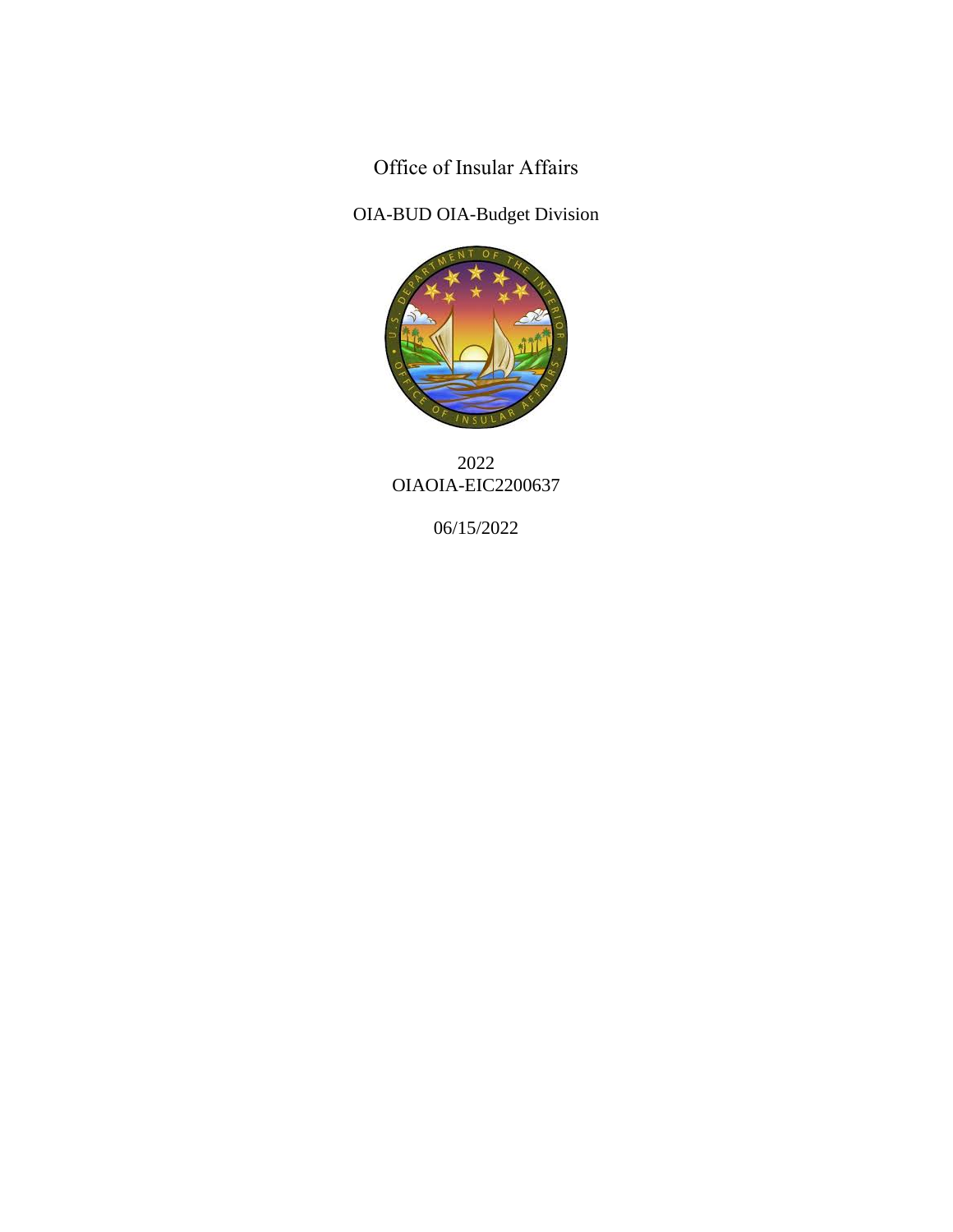# **Table of Contents**

| D3. Unique Entity Identifier and System for Award Management (SAM)11 |  |
|----------------------------------------------------------------------|--|
|                                                                      |  |
|                                                                      |  |
|                                                                      |  |
|                                                                      |  |
|                                                                      |  |
|                                                                      |  |
|                                                                      |  |
|                                                                      |  |
|                                                                      |  |
|                                                                      |  |
|                                                                      |  |
|                                                                      |  |
|                                                                      |  |
|                                                                      |  |
|                                                                      |  |
|                                                                      |  |
|                                                                      |  |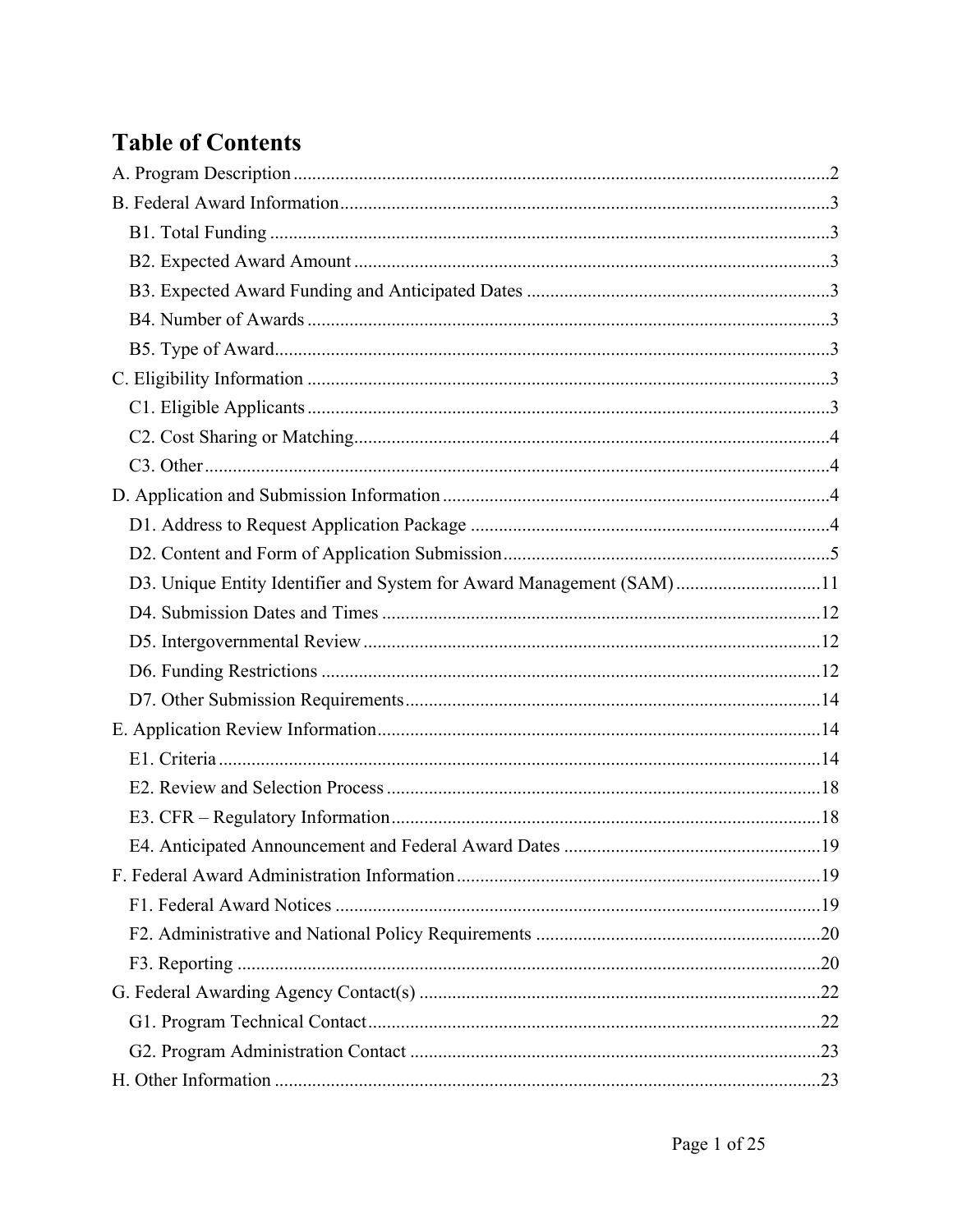### <span id="page-2-0"></span>**A. Program Description**

**Authority:** 48 U.S.C. 1492

**Assistance Listing:** 15.875

# **Program Background, Objectives, and Goals:**

The Office of Insular Affairs (OIA) is requesting proposals for its Energizing Insular Communities (EIC) Program which provides grant funding for sustainable energy strategies that mitigate climate change, reduce reliance and expenditures on imported fuels, develop and utilize domestic energy sources, and improve the performance of energy infrastructure and overall energy efficiency in the territories. All proposals must be directly and explicitly tied to updated and in-use strategic energy plans, energy action plans, or integrated resource plans. The Office of Insular Affairs will use the following criteria in evaluating proposals:

- whether the proposal is identified and supported in the strategic energy plan, energy action plan, or integrated resource plan;
- the projected energy cost savings.

Multiple project proposals may be submitted. Satisfactory Energizing Insular Communities funding proposals will:

- provide a title, detailed narrative description, and budget for each proposed project;
- provide a complete timeline that demonstrates the project can be accomplished within 24-36 months;
- provide a copy of the territory's current energy plan, and describe the connection to the plan, impact on foreign fuel imports, and to the extent practicable, electricity costs; and
- include the applicable SF-424 grant application forms.

EIC grant funds are not intended to supplant local funding for routine operating expenses of an insular government or organization. EIC grant funds are not intended to fund the salaries of local, existing employees though they may be utilized to provide temporary, short-term expertise from contractors or consultants to help carry out the project if approved in the proposed budget.

Eligible technologies for energy supply and energy efficiency projects should incorporate commercially available technology. This may include energy from solar, wind, geothermal, geothermal heat pumps, waste to energy, and biogas as well as energy storage, transportation and grid feasibility studies are also eligible.

Examples of projects that were awarded in previous years include: distributed solar, utility-scale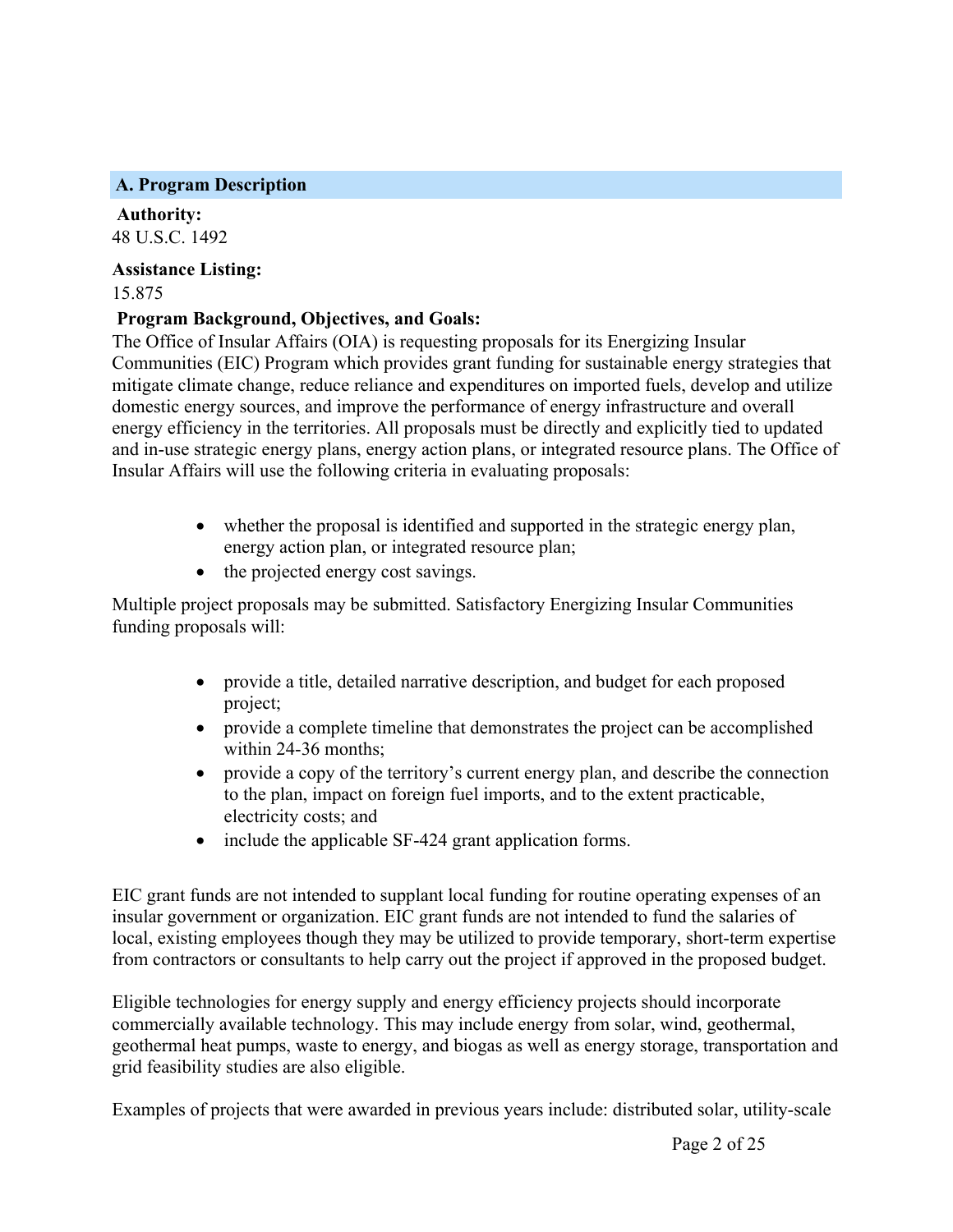solar, integrated resource planning, wind turbines, energy efficiency improvements (lighting, air conditioning, cool rooftop, etc.), plug-in hybrid and electric vehicles and supply equipment, net metering policies, debit meters, backup battery systems, microgrids, grid stability and integration studies.

<span id="page-3-1"></span><span id="page-3-0"></span>**B. Federal Award Information B1. Total Funding**

**Estimated Total Funding** \$15,500,000

<span id="page-3-2"></span>**B2. Expected Award Amount**

**Maximum Award** \$0 **Minimum Award** \$0

### <span id="page-3-3"></span>**B3. Expected Award Funding and Anticipated Dates**

**Expected Award Funding** \$15,500,000

**Expected Award Date** September 01, 2022

### <span id="page-3-4"></span>**B4. Number of Awards**

**Expected Number of Awards** 25 Number of awards is an estimate, based on number of past awards and funding.

<span id="page-3-5"></span>**B5. Type of Award**

**Funding Instrument Type** G - Grant

### <span id="page-3-6"></span>**C. Eligibility Information**

### <span id="page-3-7"></span>**C1. Eligible Applicants**

### **Eligible Applicants**

25 – Others (see text field entitled "Additional Information on Eligibility" for clarification)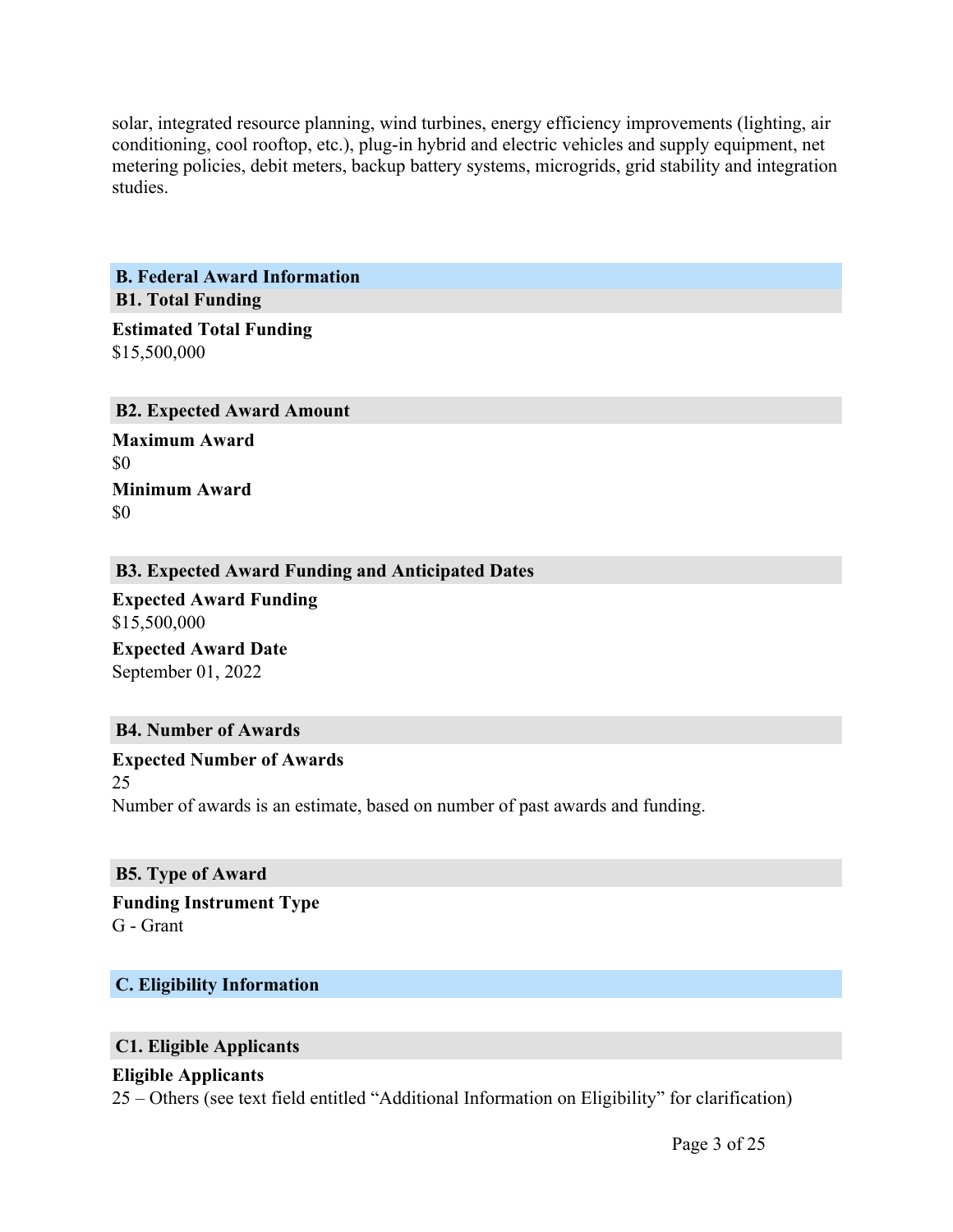### **Additional Information on Eligibility**

Eligible applicants are local government entities, independent authorities, and educational institutions located in the U.S. territories of Guam, American Samoa, U.S. Virgin Islands, and the Commonwealth of the Northern Mariana Islands.

### <span id="page-4-0"></span>**C2. Cost Sharing or Matching**

# **Cost Sharing / Matching Requirement**

No

### **Percentage of Cost Sharing / Matching Requirement**

### <span id="page-4-1"></span>**C3. Other**

### **Foreign Entities or Projects:**

This program does not provide funding to foreign entities or for projects conducted outside the United States.

**State Sponsors of Terrorism:** This program will not fund projects in countries [determined](https://www.state.gov/j/ct/list/c14151.htm) by the U.S. Department of State to have repeatedly provided support for acts of [international](https://www.state.gov/j/ct/list/c14151.htm) [terrorism](https://www.state.gov/j/ct/list/c14151.htm) and therefore are subject to sanctions restricting receipt of U.S. foreign assistance and other financial transactions.

**Office of Foreign Assets Control Sanctions:** This program will not fund projects in countries subject to [comprehensive](http://www.treasury.gov/resource-center/sanctions/Pages/default.aspx) sanction programs administered by the U.S. Department of Treasury, Office of [Foreign](http://www.treasury.gov/resource-center/sanctions/Pages/default.aspx) Asset Control without proper licenses.

**In-Country Licenses, Permits, or Approvals:** Entities conducting activities outside the U.S. are responsible for coordinating with appropriate U.S. and foreign government authorities as necessary to obtain all required licenses, permits, or approvals before undertaking project activities. OIA does not assume responsibility for recipient compliance with the laws, regulations, policies, or procedures of the foreign country in which they are conducting work.

### **Excluded Parties:**

OIA conducts a review of the SAM.gov Exclusions database for all applicant entities and their key project personnel prior to award. OIA cannot award funds to entities or their key project personnel identified in the SAM.gov Exclusions database as ineligible, prohibited/restricted or otherwise excluded from receiving Federal contracts, certain subcontracts, and certain Federal assistance and benefits, as their ineligibility condition applies to this Federal program.

### <span id="page-4-3"></span><span id="page-4-2"></span>**D. Application and Submission Information D1. Address to Request Application Package**

### **Program Website Link**

https://www.doi.gov/oia/financial-assistance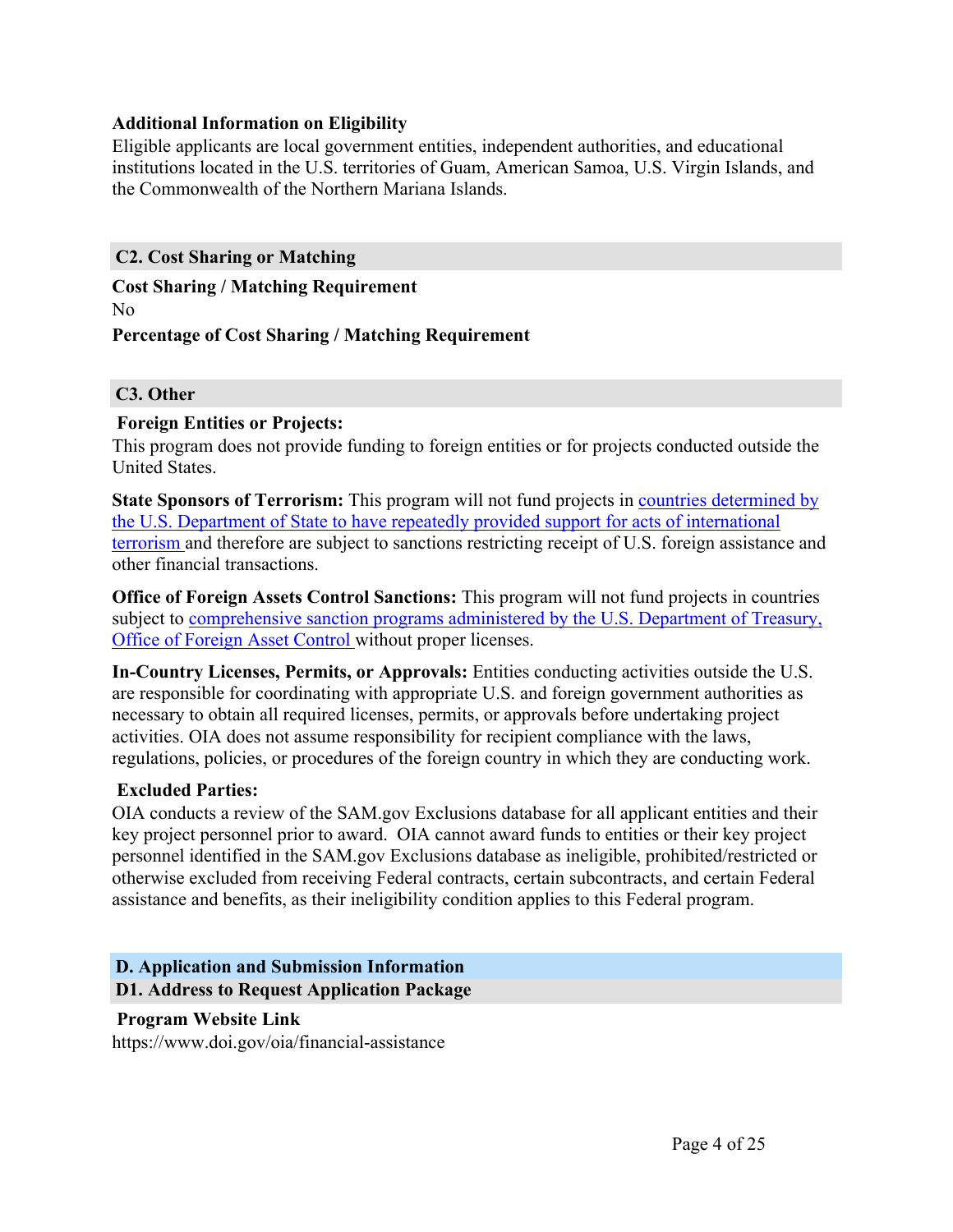### <span id="page-5-0"></span>**D2. Content and Form of Application Submission**

# **SF-424, Application for Federal Assistance**

Applicants must submit the appropriate Standard Form (SF)-424, Application for Federal Assistance. All applicants must complete the standard SF-424, Application for Federal Assistance. The required application forms are available with this announcement on Grants.gov. The SF-424, Application for Federal Assistance must be complete, and signed and dated. Please note: Enter only the amount requested from this Federal program in the "Federal" funding box on the SF-424 Application form. Include any other Federal sources of funding in the "Other" box and provide details on those Federal source(s) and funding amount(s) in the required Budget Narrative (see the "Budget Narrative" section below).

All applicants must submit the signed and dated SF-424B, Assurances for Non-Construction Programs form. The SF-424B, Assurances for Non-Construction Programs are available at <https://www.grants.gov/web/grants/forms/sf-424-family.html>

Any applicant requesting support for a construction projects must submit as signed and dated SF-424D, Assurances for Construction Programs form. All required application forms are available with this announcement on Grants.gov.

### **Project Summary**

Signed and Dated Cover Letter**: The cover letter should briefly summarize the application and be signed by an Authorized Representative of the applicant organization. Cover letters should be addressed to:**

Mr. Keone Nakoa Deputy Assistant Secretary Insular and International Affairs U.S. Department of the Interior 1849 C Street, N.W. Mailstop 3119 Washington, D.C. 20240

### Project proposals for **power generation, thermal and energy storage systems or studies to support the integration of those systems to the grid** should include the following items to the extent applicable:

- 1. Estimated size of the proposed system including DC power and AC energy delivery of the system as appropriate. For wind and solar projects, the estimated energy delivery shall be based on average weather data for the proposed project site.
- 2. Estimated total price for proposed system. Show a breakout of the cost assumptions made for the major components.
- 3. Size of the energy load to be served.
- 4. Estimated energy cost savings (show calculations).
- 5. Location of proposed system, its square footage, and demonstrated site control.
- 6. Insurance covering system damage and third-party liability.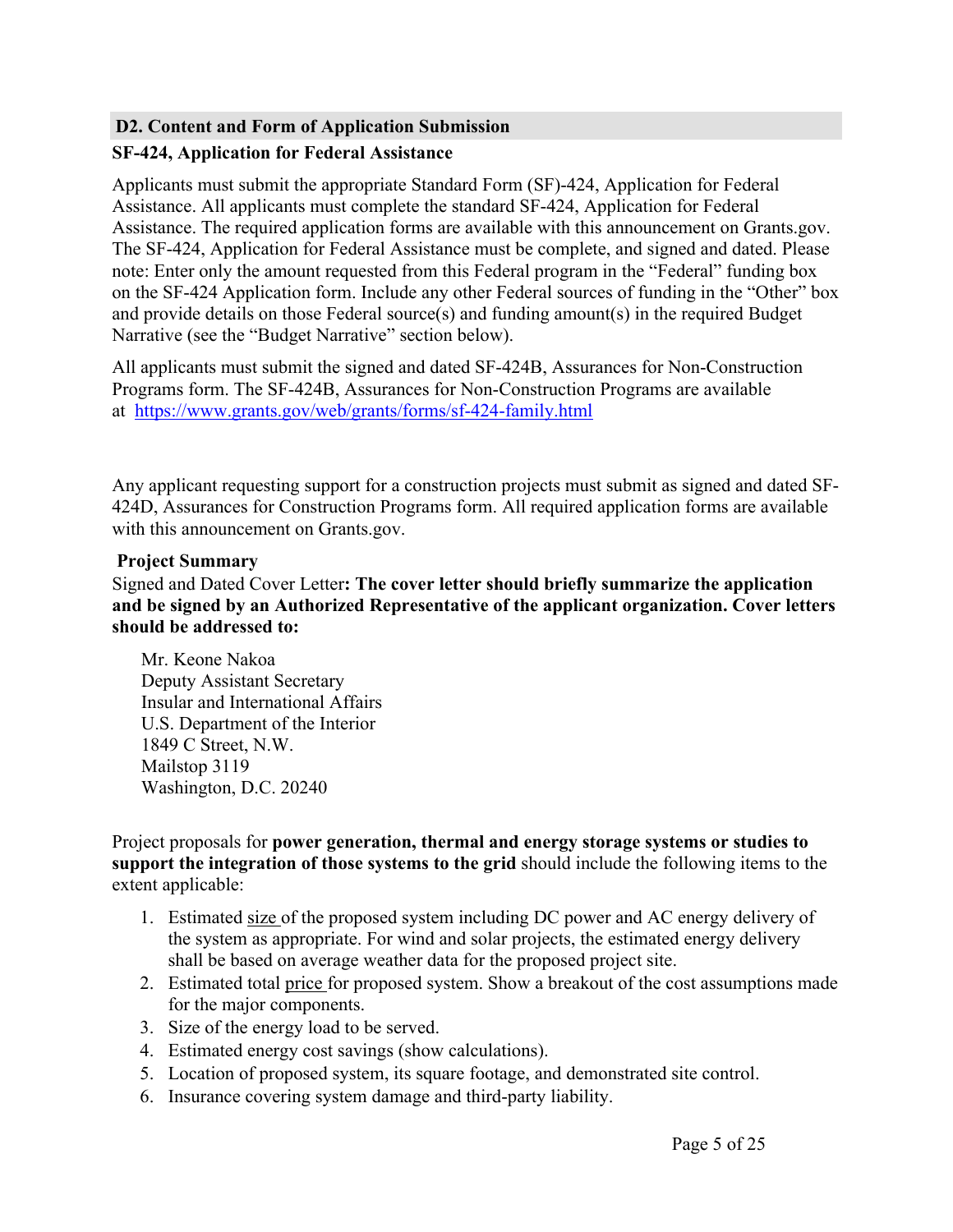- 7. Designed and constructed to withstand extreme, but reasonably likely weather events such as typhoons/hurricanes.
- 8. Address whether the project improves the territory's disaster resilience.
- 9. Demonstrate that the chosen technology is commercially proven (tested and demonstrated, carries a warranty, has service and parts readily available), is ready for immediate deployment, and has financing available from private sector organizations.
- 10. Coordinate with utility to ensure that the proposed project satisfies all utility criteria for interconnection to the utility electric transmission or distribution system. This includes coordinating all negotiations, meeting with utility, design reviews, and participating in any needed interaction between utility and the proposed project.
- 11. Annual system operations and maintenance (O&M) cost. (Note: annual O&M costs over the life of the project are not allowable costs under the grant award and must be covered by the grantee)
- 12. Quantification of non-energy benefits, such as reduction in water consumption, avoided infrastructure improvements, jobs created, etc.
- 13. A description of the territory's procurement rules and regulations applicable to the proposed project.

Project proposals for **energy efficiency and conservation** should incorporate the following items to the extent applicable:

- 1. Project location(s) and total price of project(s) with a breakout of costs and assumptions made for major system components.
- 2. Projected annual and lifetime energy savings (for both electrical and thermal energy as appropriate) as demonstrated by proposed energy consumption of the project as compared to an energy baseline taken from energy bill data. Anticipated annual energy savings must be at least 15% for the project to be considered. Supporting calculations should be provided.
- 3. Description of project scope including, for buildings: the number of buildings, square footage, and systems (HVAC, lighting, mechanical, building envelope, plug loads, water heating, etc.).
- 4. Energy conservation measures with a favorable payback period identified through an energy audit. Identify the level of audit already performed or to be performed: ASHRAE Level 1: walkthrough assessment, Level 2: energy survey and analysis, or Level 3: detailed analysis/modeling.
- 5. Replacement of high energy consuming equipment/devices/processes/controls that are inefficient in their use (e.g. under or oversized, in the wrong application), are outdated/obsolete, or in poor operating condition with highly efficient (e.g. Energy Star certified) equipment/devices/processes/controls that are commercially available, able to be installed within 24 months, with proven success in similar applications, warrantied, with readily available service and parts, and available training/support to ensure successful operation & maintenance.
- 6. Quantification of impacts on the electricity grid, such as the extent of peak load reduction or system congestion relief.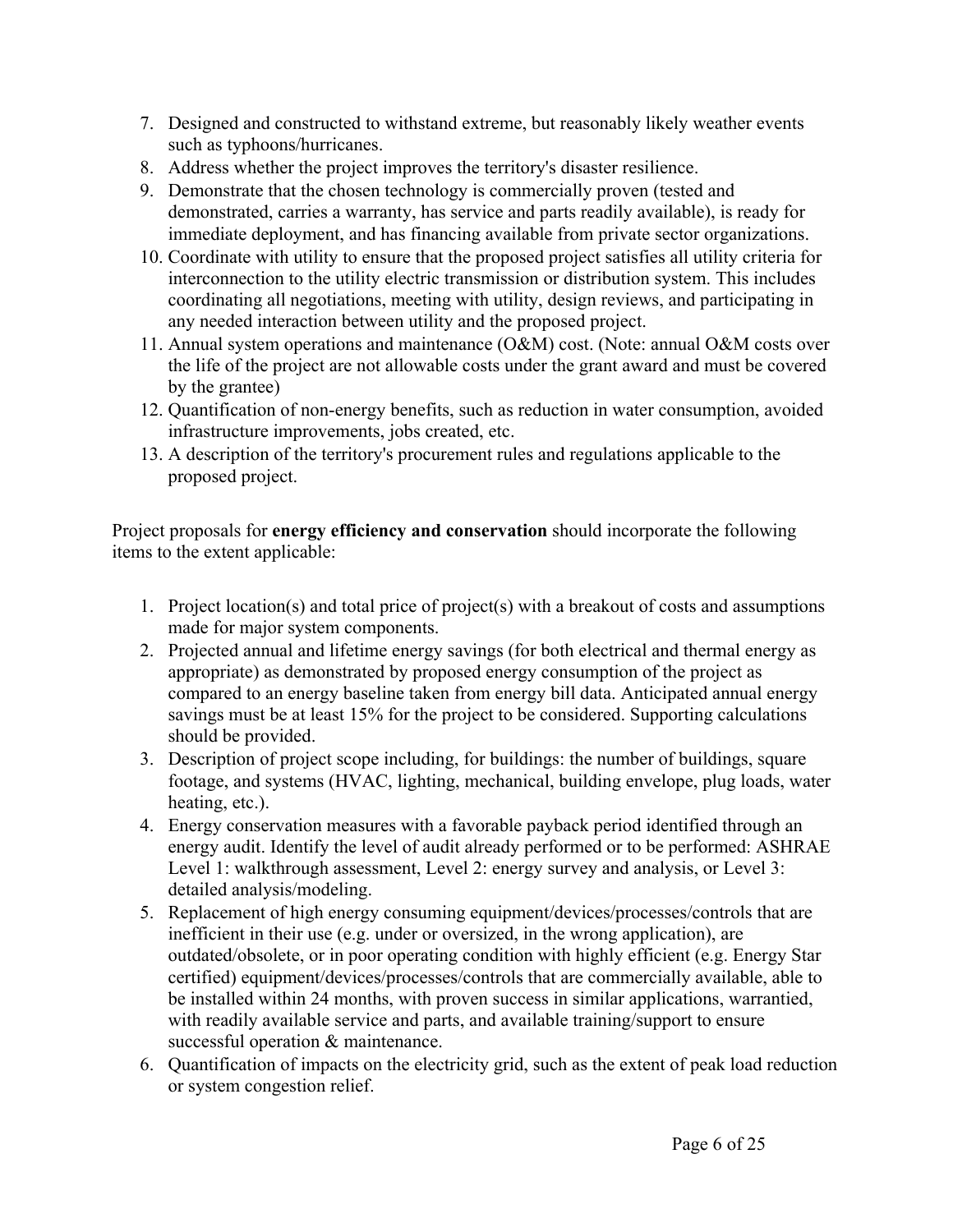- 7. An adequate level of energy metering/sub-metering to measure and verify ongoing project performance and energy savings.
- 8. A proposed commissioning, operations and maintenance plan, which describes the commissioning process, sequence of operations, equipment run times and schedules, energy metering, proposed set points, and other requirements to ensure energy efficient operations.

Note that not all energy efficiency or conservation projects are expected to meet all of the criteria above. An auditing project proposal won't be expected to quantify energy savings, for example.

# **Project Narrative**

- 1. **Detailed Project Description(s):** Provide a clear description of what is to be constructed or acquired. Provide as much detail as possible.
- 2. **Detailed Project Budget(s):** Provide detailed budget information for the proposed project(s) and activities. A budget breakout chart, by category, is suggested. Please make sure to explain categories that are not self-explanatory, such as "OTHER", in full. **Also provide a description of external contracts that will be required to complete the project.** State the basis for the budget cost estimates, whether it is based on research by government technical staff, a recently completed similar project, information provided by quotes or an outside source, etc.

If charging indirect costs, please include or attach a copy of the negotiated indirect cost rate document. Please note that all activities and costs to be charged to the grant must be in full compliance with the applicable cost principle found in OMB Uniform Guidance for Federal Awards (2 CFR 200).

- 3. **Detailed Project Timeline(s):** Provide a detailed project timeline for completion of each proposed project.
- 4. **Statement of Need:** Describe why this project is necessary and include supporting information. Summarize previous or ongoing efforts (of your organization as well as outside organizations) relevant to the proposed work. Explain how this project is tied to/reference where it is in the territory's updated strategic energy plan, energy action plan, or integrated resource plan.
- 5. **Project Goals and Objectives:** State the long-term goals of what you want to achieve. Objectives are the specific steps you will take to reach your stated goals. State your objectives, which must be specific, measurable, and realistic (attainable within the project's period of performance).
- 6. **Environmental Permitting:** Describe what will be required to comply with the National Environmental Policy Act and how long it will take to acquire the necessary permits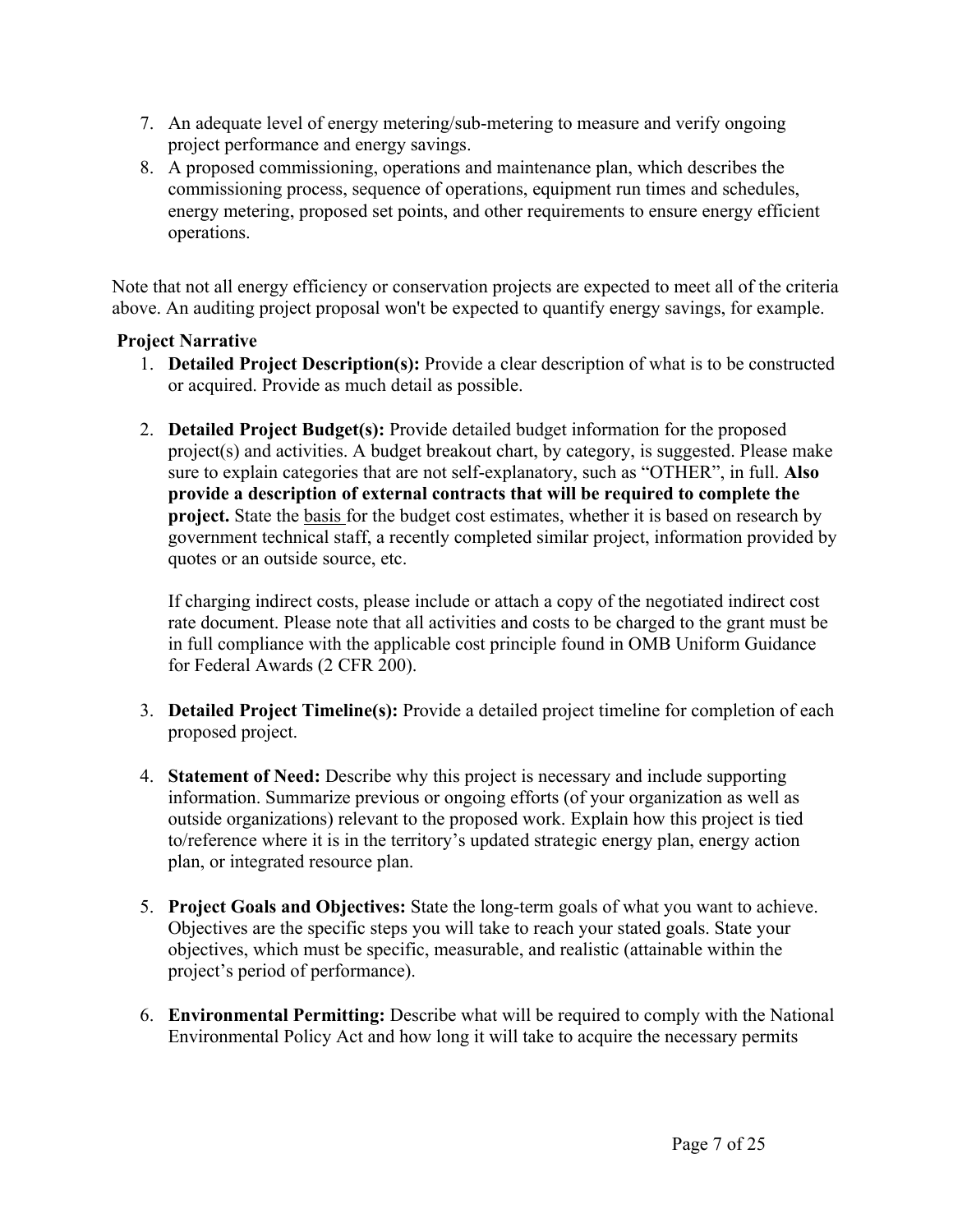7. **Priority Listing for Multiple Projects:** If multiple projects/sub-projects are being proposed, please provide a listing of the proposals in order of priority. An example is provided below:

*SUMMARY PRIORITY PROJECTS*

| Priority Project (list in priority order) | Requested Amount |
|-------------------------------------------|------------------|
| 1. Priority 1 - Sub-Project [Name]        |                  |
| 2. Priority 2 - Sub-Project [Name]        |                  |
| 3. Priority 3 - Sub-Project [Name]        |                  |
| Total Request for Fiscal Year 2022        | S                |

8. **Grant Recipient:** Please provide the name, title, and address of person to who the grant award, if made, should be addressed. This is normally, the head of the local government or organization.

9. **Grant Manager**: Please provide the name, title, and contact information for the person who will be the day-to-day grant manager if the proposal is funded. Contact information should include the mailing address, phone number, fax number and email address (as applicable).

Applicants must submit the appropriate SF-424 Budget Information form and Budget Narrative. For non-construction programs or projects, applicants must complete and submit the SF-424A, "Budget Information for Non-Construction Programs" form. All of the required application forms are available with this announcement on Grants.gov. Federal award recipients and subrecipients are subject to Federal award cost principles per the OIA's Terms and Conditions. Applicants must show funds requested from this Federal program separately from any other Federal sources of funding. In the "Budget Summary" section of the appropriate SF-424 budget form, use the first row for funding requested from this Federal program. Use subsequent row(s) for funding requested from this Federal program. Use subsequent row(s) for other Federal funding. Enter each Federal program's CFDA number(s) in the corresponding fields on the form. The CFDA number(s) for this program appears on the first page of this announcement.

Applicants must submit the appropriate SF-424 Budget Information form and Budget Narrative. For construction programs or projects, applicants must complete and submit the SF- 424C, "Budget Information for Construction Programs". All of the required application forms are available with this announcement on Grants.gov. Federal award recipients and subrecipients are subject to Federal award cost principles per OIA's General Award Terms and Conditions. Applicants must show funds requested from this Federal program separately from any other Federal sources of funding. In the "Budget Summary" section of the appropriate SF- 424 budget form, use the first row for funding requested from this Federal program. Use subsequent row(s) for funding requested from this Federal program. Use subsequent row(s) for other Federal funding. Enter each Federal program's CFDA number(s) in the corresponding fields on the form. The CFDA number(s) for this program appears on the first page of this announcement.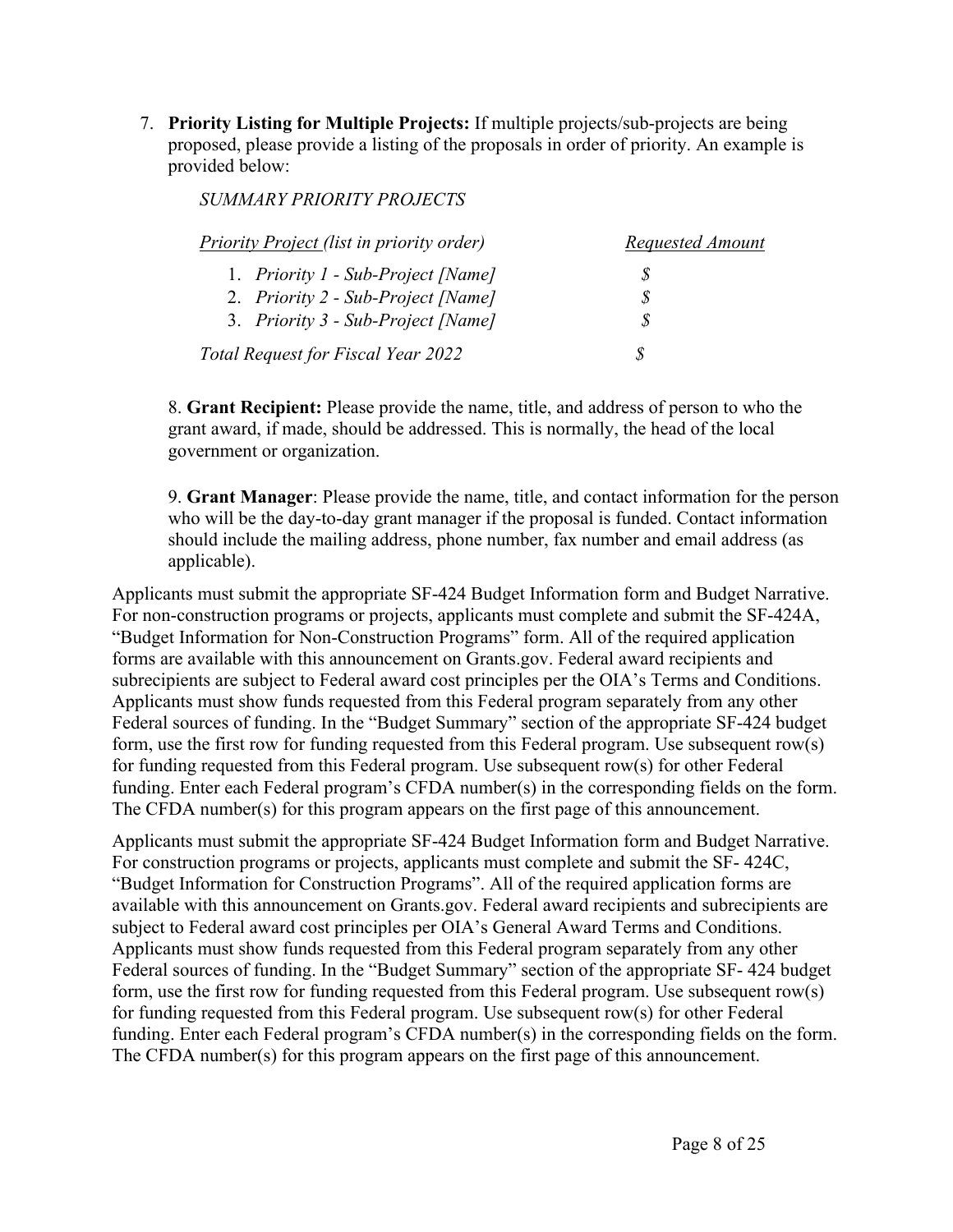# **SF-429 Request to Acquire, Improve, or Furnish Real Property**

Applicants seeking approval to acquire real property under an award must complete and submit the SF-429, "Real Property Status Report (Cover Page)" and the SF-429-B, "Real Property Status Report Attachment B (Request to Acquire, Improve, or Furnish)". These forms are required if the real property is acquired with Federal funds, with recipient cost share or matching funds, or as an in-kind contribution under the award. These forms may be found on [https://www.grants.gov/web/grants/forms/post-award-reporting-forms.html.](https://www.grants.gov/web/grants/forms/post-award-reporting-forms.html)

# **Budget Narrative**

Describe and justify requested budget items and costs. Detail how the SF-424 Budget Information, Object Class Category totals were determined. For personnel salary costs, include the baseline salary figures and the estimates of time. Describe any item of cost that requires prior approval under the Federal cost principles. See 2 CFR 200.407 "Prior written approval (prior approval)" for more information. If equipment purchased previously with Federal funds is available for the project, provide a list of that equipment and identify the Federal funding source. Identify any cash or in-kind contributions that a partner or other entity will contribute to the project and describe how the contributions directly and substantively benefit completion of the project. For in-kind contributions, include the source, the amount, and the valuation methodology used to determine the total value. See 2 CFR 200.306 "Cost sharing or matching" for more information.

Provide detailed budget information for the proposed project(s) and activities. A budget breakout chart, by category, is suggested. Please make sure to explain categories that are not selfexplanatory, such as "OTHER", in full. **Also provide a description of external contracts that will be required to complete the project.** State the basis for the budget cost estimates, whether it is based on research by government technical staff, a recently completed similar project, information provided by quotes or an outside source, etc.

If charging indirect costs, please include or attach a copy of the negotiated indirect cost rate document. Please note that all activities and costs to be charged to the grant must be in full compliance with the applicable cost principle found in OMB Uniform Guidance for Federal Awards (2 CFR 200).

# **Conflict of Interest Disclosure**

Per the Financial Assistance Interior Regulation (FAIR), 2 CFR [§1402.112](https://ecfr.federalregister.gov/current/title-2/subtitle-B/chapter-XIV/part-1402/subpart-B), applicants must state in their application if any actual or potential conflict of interest exists at the time of submission.

### *(a) Applicability*.

(1) This section intends to ensure that non-Federal entities and their employees take appropriate steps to avoid conflicts of interest in their responsibilities under or with respect to Federal financial assistance agreements.

(2) In the procurement of supplies, equipment, construction, and services by recipients and by sub recipients, the conflict of interest provisions in 2 CFR [§200.318](https://www.ecfr.gov/cgi-bin/text-idx?node=sp2.1.200.d&rgn=div6#se2.1.200_1318) apply.

*(b) Notification*.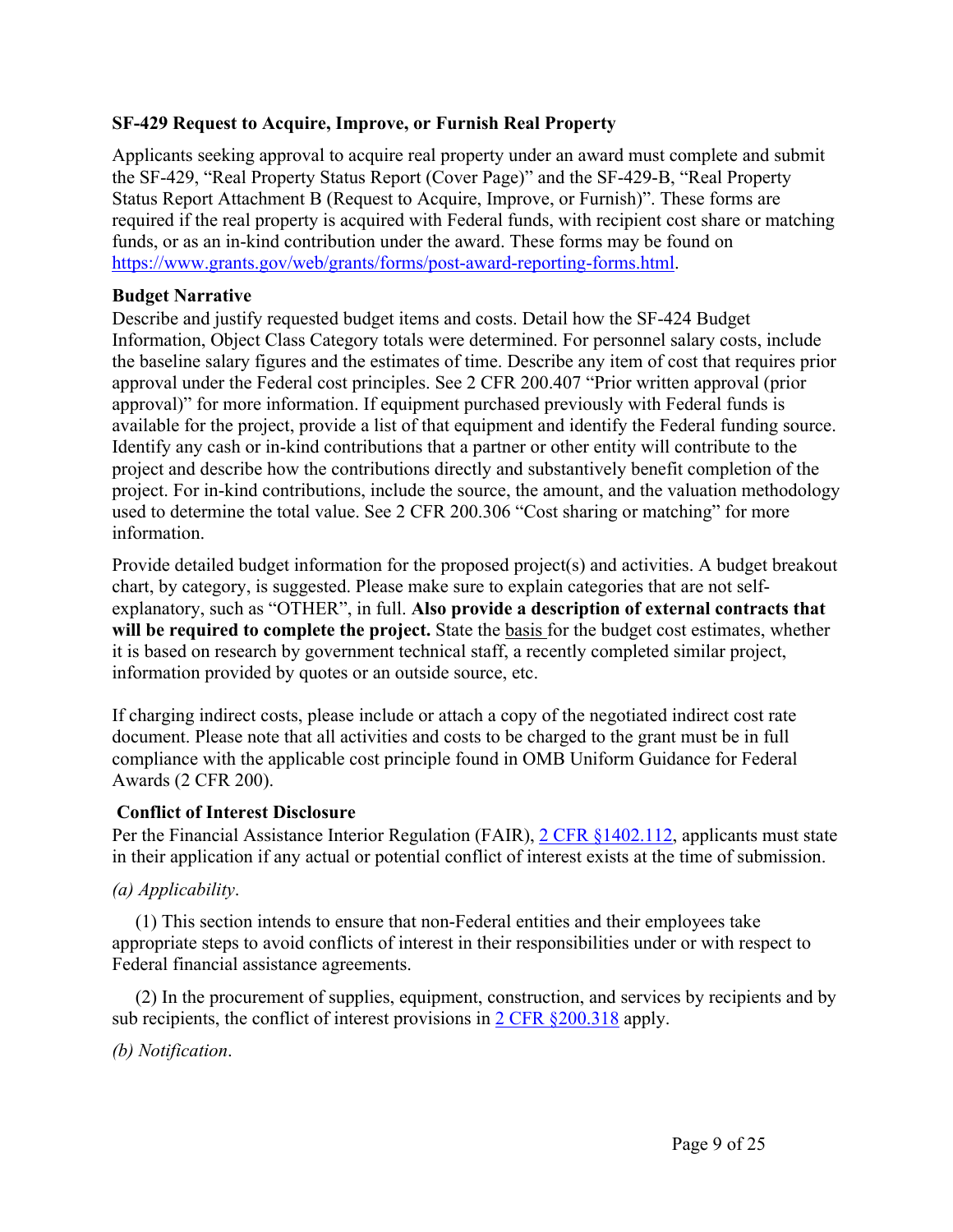(1) Non-Federal entities, including applicants for financial assistance awards, must disclose in writing any conflict of interest to the DOI awarding agency or pass-through entity in accordance with 2 CFR [§200.112](https://www.ecfr.gov/cgi-bin/text-idx?node=pt2.1.200&rgn=div5#se2.1.200_1112).

(2) Recipients must establish internal controls that include, at a minimum, procedures to identify, disclose, and mitigate or eliminate identified conflicts of interest. The recipient is responsible for notifying the Financial Assistance Officer in writing of any conflicts of interest that may arise during the life of the award, including those that have been reported by sub recipients.

*(c) Restrictions on lobbying*. Non-Federal entities are strictly prohibited from using funds under a grant or cooperative agreement for lobbying activities and must provide the required certifications and disclosures pursuant to 43 [CFR](https://www.ecfr.gov/cgi-bin/text-idx?node=pt43.1.18&rgn=div5) §18 and 31 USC [§1352](https://uscode.house.gov/view.xhtml?path=/prelim@title31/subtitle2/chapter13&edition=prelim).

(d) *Review procedures*. The Financial Assistance Officer will examine each conflict of interest disclosure on the basis of its particular facts and the nature of the proposed grant or cooperative agreement, and will determine whether a significant potential conflict exists and, if it does, develop an appropriate means for resolving it.

(e) Enforcement. Failure to resolve conflicts of interest in a manner that satisfies the government may be cause for termination of the award. Failure to make required disclosures may result in any of the remedies described in 2 CFR [§200.339](https://www.ecfr.gov/cgi-bin/text-idx?node=sp2.1.200.d&rgn=div6#se2.1.200_1339), Remedies for noncompliance, including suspension or debarment (see also 2 CFR [§180\)](https://www.ecfr.gov/cgi-bin/text-idx?tpl=/ecfrbrowse/Title02/2cfr180_main_02.tpl).

# **Uniform Audit Reporting Statement**

All U.S. states, local governments, federally recognized Indian tribes, institutions of higher education, and non- profit organizations expending \$750,000 USD or more in Federal award funds in the applicant's fiscal year must submit a Single Audit report for that year through the Federal Audit [Clearinghouse's](https://harvester.census.gov/facides/Account/Login.aspx) Internet Data Entry System, in accordance with 2 CFR 200 subpart F. U.S. state, local government, federally recognized Indian tribes, institutions of higher education, and non-profit applicants must state if your organization was or was not required to submit a Single Audit report for the most recently closed fiscal year. If your organization was required to submit a Single Audit report for the most recently closed fiscal year, provide the EIN associated with that report and state if it is available through the Federal Audit [Clearinghouse](https://harvester.census.gov/facdissem/Main.aspx) website.

# **Certification Regarding Lobbying**

Applicants requesting more than \$100,000 in Federal funding must certify to the statements in  $\frac{43}{5}$  $\frac{43}{5}$  $\frac{43}{5}$ CFR Part 18, Appendix [A-Certification](http://www.ecfr.gov/cgi-bin/text-idx?SID=683823273fc0da6a1060883eda593fb8&mc=true&node=pt43.1.18&rgn=div5) Regarding Lobbying. If this application requests more than \$100,000 in Federal funds, the Authorized Official's signature on the appropriate SF-424, Application for Federal Assistance form also represents the entity's certification of the statements in 43 CFR Part 18, Appendix A.

### **Disclosure of Lobbying Activities**

Applicants and recipients must not use any federally appropriated funds (annually appropriated or continuing appropriations) or matching funds under a Federal award to pay any person for lobbying in connection with the award. Lobbying is influencing or attempting to influence an officer or employee of any U.S. agency, a Member of the U.S. Congress, an officer or employee of the U.S. Congress, or an employee of a Member of the U.S. Congress connection with the award. Applicants and recipients must complete and submit the SF-LLL, ["Disclosure](https://www.grants.gov/web/grants/forms/post-award-reporting-forms.html) of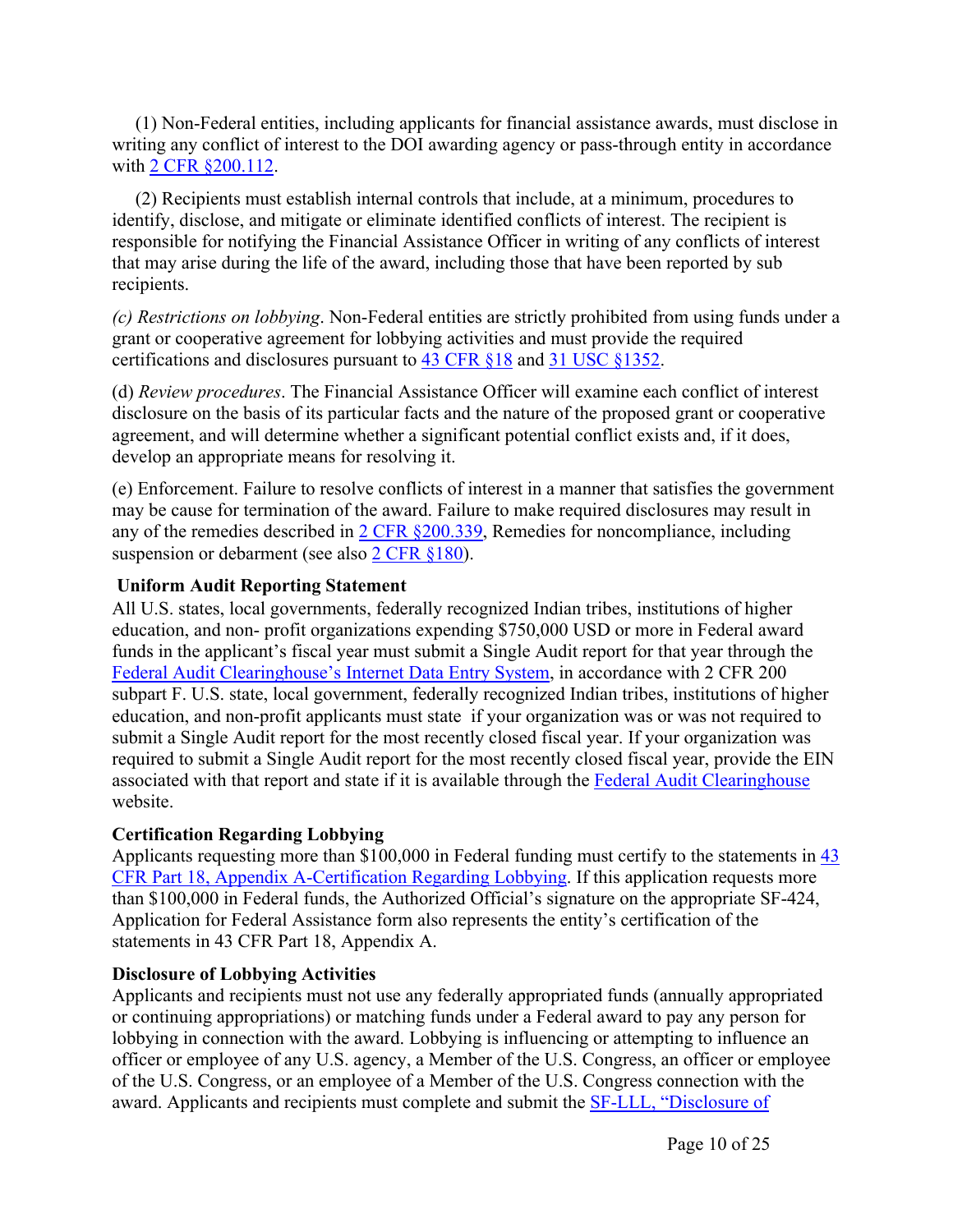Lobbying [Activities"https://www.grants.gov/web/grants/forms/post-award-reporting](https://www.grants.gov/web/grants/forms/post-award-reporting-forms.html)[forms.htmlf](https://www.grants.gov/web/grants/forms/post-award-reporting-forms.html)orm if the Federal share of the proposal or award is more than \$100,000 and the applicant or recipient has made or has agreed to make any payment using non- appropriated funds for lobbying in connection with the application or award. The SF-LLL form is available with this Funding Opportunity on Grants.gov. See 43 CFR, Subpart 18.100 for more information on when additional submission of this form is required.

### **Overlap or Duplication of Effort Statement**

Applicants must provide a statement indicating if there is any overlap between this Federal application and any other Federal application, or funded project, in regards to activities, costs, or time commitment of key personnel. If no such overlap or duplication exists, state, "There are no overlaps or duplication between this application and any of our other Federal applications or funded projects, including in regards to activities, costs, or time commitment of key personnel". If any such overlap exists, provide a complete description of overlaps or duplications between this proposal and any other federally funded project or application in regards to activities, costs, and time commitment of key personnel, as applicable. Provide a copy of any overlapping or duplicative proposal submitted to any other potential funding entity and identify when that proposal was submitted, to whom (entity name and program), and when you anticipate being notified of their funding decision. The statement and the description of overlap or duplication, when applicable, may be provided within the proposal or as a separate attachment to the application. If at any time a proposal is awarded funds that would be overlapping or duplicative of the funding requested from NPS, the applicant must immediately notify the NPS point of contact. Any overlap or duplication of funding between the proposed project and other active or anticipated projects may impact selection and/or funding amount.

### <span id="page-11-0"></span>**D3. Unique Entity Identifier and System for Award Management (SAM)**

### **Identifier and System for Award Management (SAM.gov) Registration**

This requirement does not apply to individuals applying for funds as an individual (i.e., unrelated to any business or nonprofit organization you may own, operate, or work within), or any entity with an exception to bypass SAM.gov registration with prior approval from the funding bureau or office in accordance with bureau or office policy. All other applicants are required to register in SAM.gov prior to submitting a Federal award application and obtain a [Unique](https://www.gsa.gov/about-us/organization/federal-acquisition-service/office-of-systems-management/integrated-award-environment-iae/iae-systems-information-kit/unique-entity-identifier-update) Entity [Identifier](https://www.gsa.gov/about-us/organization/federal-acquisition-service/office-of-systems-management/integrated-award-environment-iae/iae-systems-information-kit/unique-entity-identifier-update) (UEI) which will replace Data Universal Numbering System (DUNS) number from Dun & Bradstreet in April 2022. A Federal award may not be made to an applicant that has not completed the SAM.gov registration. If an applicant selected for funding has not completed their SAM.gov registration by the time the program is ready to make an award, the program may determine the applicant is not qualified to receive an award. Applicants registering in SAM.gov prior to April 2022 may still be required to obtain a DUNS number prior to completing the registration process within SAM.gov. Federal award recipients must also continue to maintain an active SAM.gov registration with current information through the life of their Federal award(s). See the "Submission Requirements" section of this document below for more information on SAM.gov registration. **There is no cost to register with Dun & Bradstreet or SAM.gov**. There are third-party vendors who will charge a fee in exchange for registering entities with Dun & Bradstreet and SAM.gov; **please be aware you can register and request help for free**.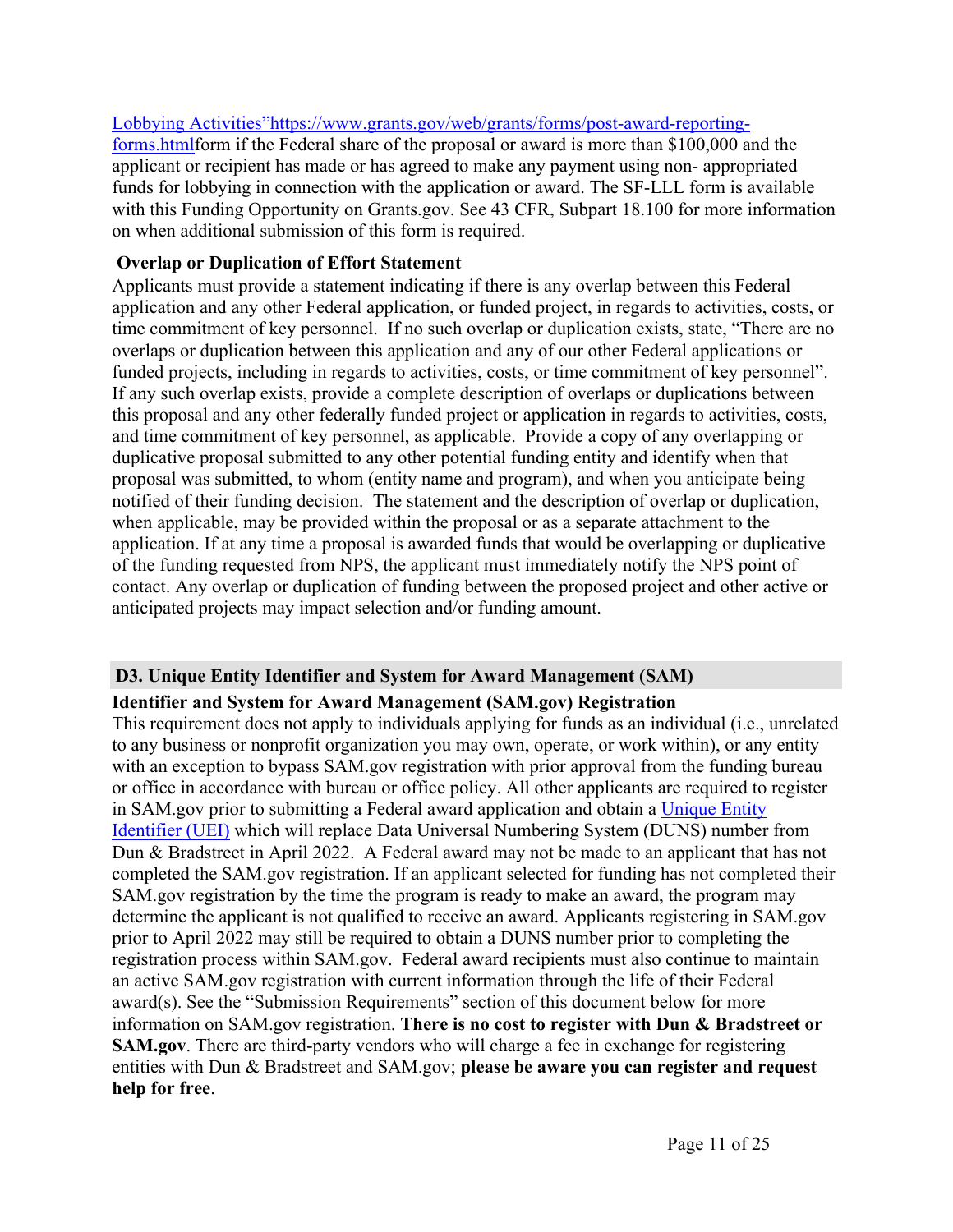### **Obtain a DUNS Number**

In April 2022, the Federal Government will stop requiring DUNS numbers. At that point, entities doing business with the government will use the Unique Entity Identifier (UEI) created in SAM.gov in place of a DUNS number. A UEI will be assigned to entities upon registering with SAM.

If an entity is applying for federal financial assistance prior to April 2022, a DUNS number may still be required as part of the SAM registration process. A DUNS Number can be requested through the Dun & Bradstreet website. The official website address is

<http://fedgov.dnb.com/webform>. For technical difficulties, go to [www.dnb.com/govtduns.](http://www.dnb.com/govtduns) The Grants.gov "Obtain a DUNS Number" webpage also provides detailed instructions. Once assigned a DUNS number, your organization must maintain up-to-date information with Dun & Bradstreet. Applicants must enter their DUNS number in the "Organizational DUNS" field on the SF-424, Application for Federal Assistance form (version 3).

### **Register with the System for Award Management (SAM)**

Applicants can register on the [SAM.gov](http://www.sam.gov) website. The "Help" tab on the website contains User Guides and other information to assist you with registration. The Grants.gov "[Register](https://www.grants.gov/help/html/help/Register/RegisterWithSAM.htm) with [SAM](https://www.grants.gov/help/html/help/Register/RegisterWithSAM.htm)" page also provides detailed instructions. Applicants can contact the supporting Federal Service Desk for help registering in SAM. Once registered in SAM, entities must renew and revalidate their SAM registration at least once every 12 months from the date previously registered. Entities are strongly encouraged to revalidate their registration as often as needed to ensure their information is up to date and reflects changes that may have been made to the entity's IRS information. If applicable, foreign entities who want to receive payment directly to a U.S. bank account must enter and maintain valid, current banking information in SAM.

### <span id="page-12-0"></span>**D4. Submission Dates and Times**

# **Due Date for Applications**

06/15/2022

### **Application Due Date Explanation**

Electronically submitted applications must be submitted no later than 11:59 p.m., ET, on the listed application due date.

### <span id="page-12-1"></span>**D5. Intergovernmental Review**

An intergovernmental review may be required for applications submissions from a U.S. state or local government prior to submission. Applicants must contact their State's Single Point of Contact (SPOC) to comply with the state's process under [Executive](https://www.archives.gov/federal-register/codification/executive-order/12372.html)) Order 12372.

### <span id="page-12-2"></span>**D6. Funding Restrictions**

The Federal awarding agency that provides the largest amount of direct funding to your organization is your cognizant agency for indirect costs, unless otherwise assigned by the White House Office of Management and Budget (OMB). If the Department of the Interior is your organization's cognizant agency, the Interior Business Center will negotiate your indirect cost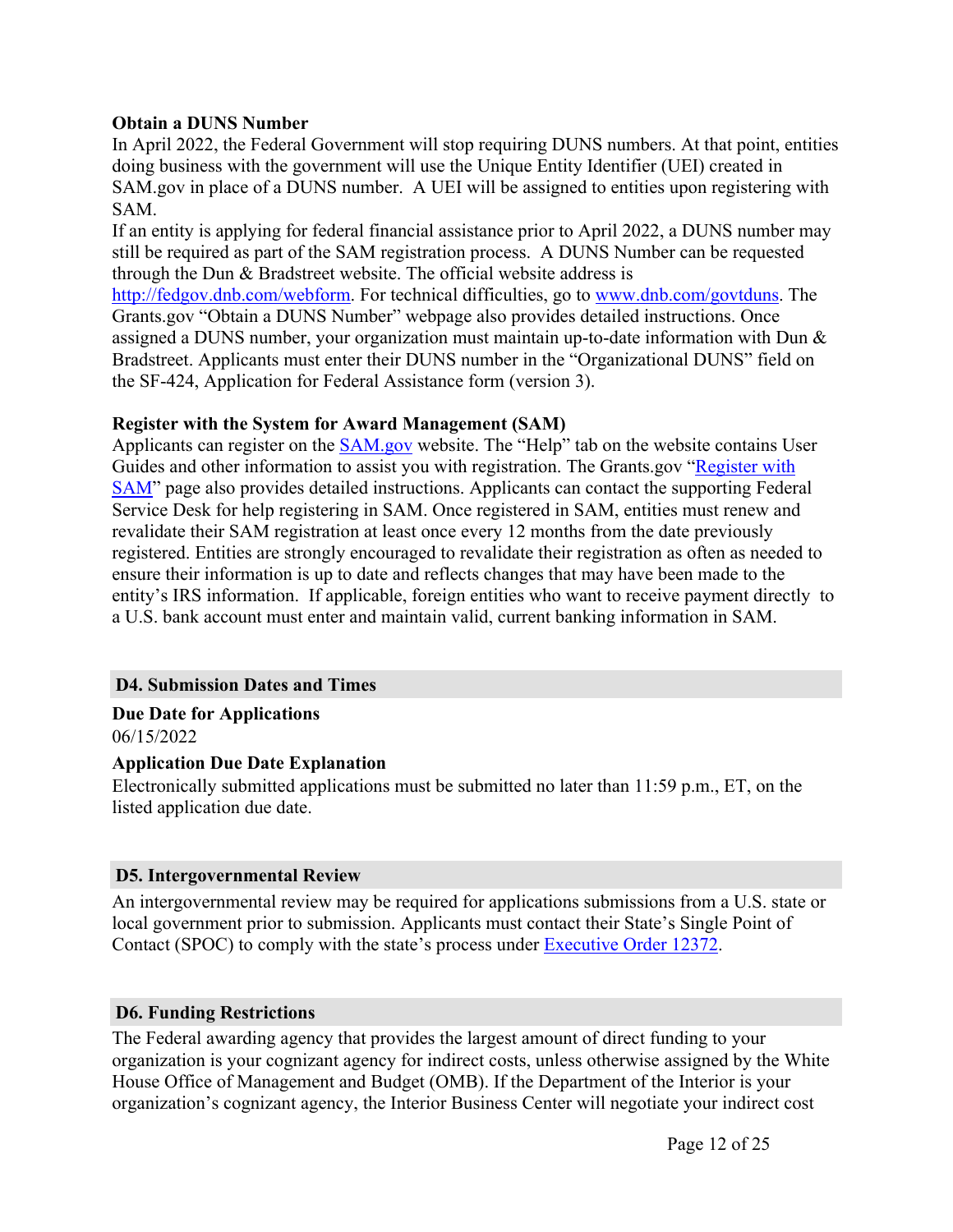rate. Contact the Interior Business Center by phone 916-930-3803 or using the IBC [Email](https://www.doi.gov/ibc/contactus/icsfeedback) [Submission](https://www.doi.gov/ibc/contactus/icsfeedback) Form. See the IBC [Websitehttps://www.doi.gov/ibc/services/finance/indirect-cost](https://www.doi.gov/ibc/services/finance/indirect-cost-services)[servicesf](https://www.doi.gov/ibc/services/finance/indirect-cost-services)or more information.

Organizations must have an active Federal award before they can submit an indirect cost rate proposal to their cognizant agency. Failure to establish an approved rate during the award period renders all costs otherwise allocable as indirect costs unallowable under the award. Recipients must have prior written approval from the OIA to use amounts budgeted for direct costs to satisfy cost-share or match requirements or to cover unallowable indirect costs. Recipients shall not shift unallowable indirect costs to another Federal award unless specifically authorized to do so by legislation.

# **Required Indirect Cost Statement to be submitted with Application**

All organizations must include the applicable statement from the following list in their application, and attach to their application any documentation identified in the applicable statement:

We are:

- A U.S. state, territorial or local government entity receiving more than \$35 million in direct Federal funding each year with an indirect cost rate of [insert rate]. We submit our indirect cost rate proposals to our cognizant agency. Attached is a copy of our most recently approved rate agreement/certification.
- A U.S. state, territorial or local government entity receiving less than \$35 million in direct Federal funding with an indirect cost rate of [insert rate]. We have prepared and will retain for audit an indirect cost rate proposal and related documentation.
- A [insert your organization type; U.S. states, territories and local governments, do not use this statement] that has previously negotiated or currently has an approved indirect cost rate with our cognizant agency. Our indirect cost rate is [insert rate]. [Insert either: "Attached is a copy of our most recently approved but expired rate agreement. In the event an award is made, we will submit an indirect cost rate proposal to our cognizant agency within 90 calendar days after the award is made." *or* "Attached is a copy of our current negotiated indirect cost rate agreement."]
- A [insert your organization type] that has never submitted an indirect cost rate proposal to our cognizant agency. Our indirect cost rate is [insert rate]. If we receive an award, we will submit an indirect cost rate proposal to our cognizant agency within 90 calendar days after the award date.
- A [insert your organization type] that has never submitted an indirect cost rate proposal to our cognizant agency and has an indirect cost rate that is lower than 10%. Our indirect cost rate is [insert rate; must be lower than 10%]. However, if we receive an award we will not be able to meet the requirement to submit an indirect cost rate proposal to our cognizant agency within 90 calendar days after award. We request as a condition of award to charge a flat indirect cost rate of [insert rate; must be lower than 10%] against [insert a clear description of the direct cost base against which your rate is charged (e.g., salaries; salaries and fringe benefits; or modified total direct costs). However, please note that your organization cannot charge indirect costs in excess of the indirect costs that would be recovered if applied against modified total direct costs as defined in §2 [CFR](https://www.ecfr.gov/cgi-bin/text-idx?SID=0bb1f5386f36f965f85dc05b2ad8a804&%3Bmc=true&%3Bnode=pt2.1.200&%3Brgn=div5&%3Bse2.1.200_168)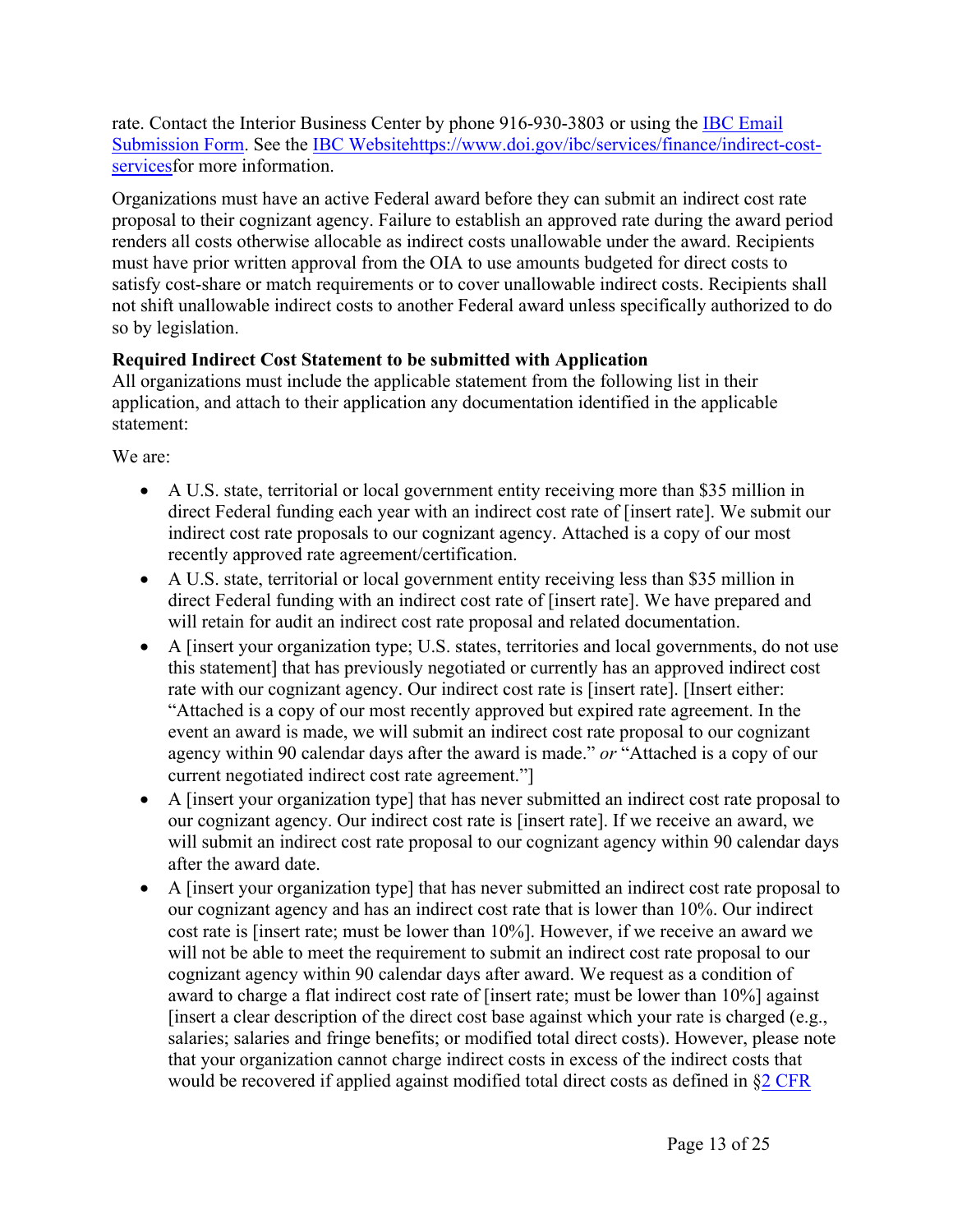[200.68](https://www.ecfr.gov/cgi-bin/text-idx?SID=0bb1f5386f36f965f85dc05b2ad8a804&%3Bmc=true&%3Bnode=pt2.1.200&%3Brgn=div5&%3Bse2.1.200_168)]. We understand that we must notify the OIA in writing if we establish an approved rate with our cognizant agency at any point during the award period.

- A [insert your organization type] that has never submitted an indirect cost rate proposal to our cognizant agency and has an indirect cost rate that is 10% or higher. Our indirect cost rate is [insert your organization's indirect rate; must be 10% or higher]. However, if we receive an award we will not be able to meet the requirement to submit an indirect cost rate proposal to our cognizant agency within 90 calendar days after award. We request as a condition of award to charge a flat *de minimis* indirect cost rate of 10% to be charged against modified total direct project costs as defined in 2 CFR [§200.68.](https://www.ecfr.gov/cgi-bin/text-idx?SID=0bb1f5386f36f965f85dc05b2ad8a804&%3Bmc=true&%3Bnode=pt2.1.200&%3Brgn=div5&%3Bse2.1.200_168) We understand that we must notify the OIA in writing if we establish a negotiated rate with our cognizant agency at any point during the award period. We understand that additional Federal funds may not be available to support an unexpected increase in indirect costs during the project period and that such changes are subject to review, negotiation, and prior approval by OIA
- A [insert your organization type] that will charge all costs directly.

IF YOU HAVE NOT RECEIVED DISCRETIONARY FUNDING FROM OIA IN THE LAST FIVE (5) YEARS, please ensure that the following questions are answered on your application:

a. Does your organization have independent financial capabilities that can comply with the financial management and accounting requirements detailed in 2 CFR 200 (see below)?

Radio buttons with options: Yes, No or N/A

b. Does your organization have a financial unit? If so, please describe the staffing and structure (such as the number of CPAs, utilization of accounting software etc.)

Radio buttons with options: Yes, No or N/A

c. Has your organization received and managed federal grant funding before?

Radio buttons with options: Yes, No or N/A

d. Does your organization undergo an annual financial audit?

Radio buttons with options: Yes, No or N/A

e. Has your organization ever completed a single audit?

Radio buttons with options: Yes, No or N/A

### <span id="page-14-0"></span>**D7. Other Submission Requirements**

### <span id="page-14-2"></span><span id="page-14-1"></span>**E. Application Review Information E1. Criteria**

**Goals and Objectives Maximum Points:** 20 Applies to all applications.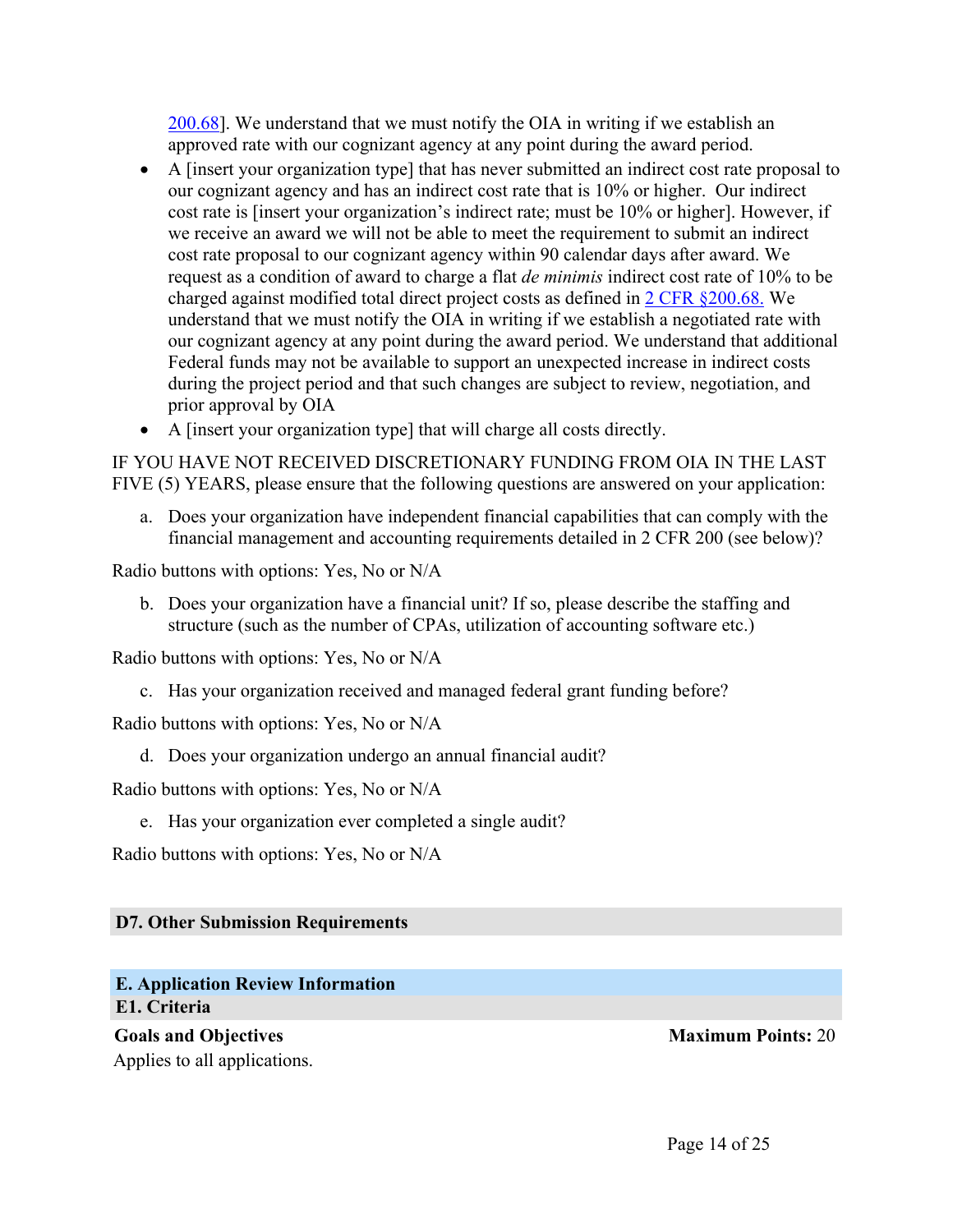- Whether the proposed project is identified and supported in the territory's Strategic Energy Plan and/or Energy Action Plan.
- Clarity and completeness of the discussion of the project goals and objectives.
- Extent to which the proposed project provides economic, environmental, cultural, or social benefits to the territory.
- Potential for future replicability or expansion beyond the currently proposed project.
- Soundness of the discussion that justifies the need for OIA funding.
- Clarity and completeness of the discussion of how the project will be financially sustained after OIA funding.

# **Project Description and Implementation Plan Maximum Points:** 35

Only the criteria under one of the topic areas will be applied, subject to the focus of the application: 1) feasibility study; 2) development (pre-construction) of renewable energy projects and/or deployment (construction) of renewable energy projects.

### *Topic Area 1: Grid Studies or Power Generation, Thermal and Energy Storage Systems* Applies only to related proposed projects.

- Clarity and completeness of the discussion of the proposed project.
- Estimated size of the proposed system including DC power and AC energy delivery of the system as appropriate. For wind and solar projects, the estimated energy delivery shall be based on average weather data for the proposed project site.
- Estimated total price for proposed system. Show a breakout of the cost assumptions made for the major components.
- Size of the energy load to be served
- Estimated energy cost savings (show calculations)
- Location of proposed system, its square footage, and demonstrated site control Insurance covering system damage and third-party liability
- Designed and constructed to withstand extreme but reasonably likely weather events such as typhoons/hurricanes.
- Address whether the project improves the territory's disaster resilience
- Demonstrate that the chosen technology is commercially proven (tested and demonstrated, carries a warranty, has service and parts readily available), is ready for immediate deployment, and has financing available from private sector organizations.
- Coordinate with utility to ensure that the proposed project satisfies all utility criteria for interconnection to the utility electric transmission or distribution system. This includes coordinating all negotiations, meeting with utility, design reviews, and participating in any needed interaction between utility and the proposed project.
- Annual system operations and maintenance (O&M) cost. (Note: annual O&M costs over the life of the project are not allowable costs under the grant award and must be covered by the grantee)
- Quantification of non-energy benefits, such as reduction in water consumption, avoided infrastructure improvements, jobs created, etc.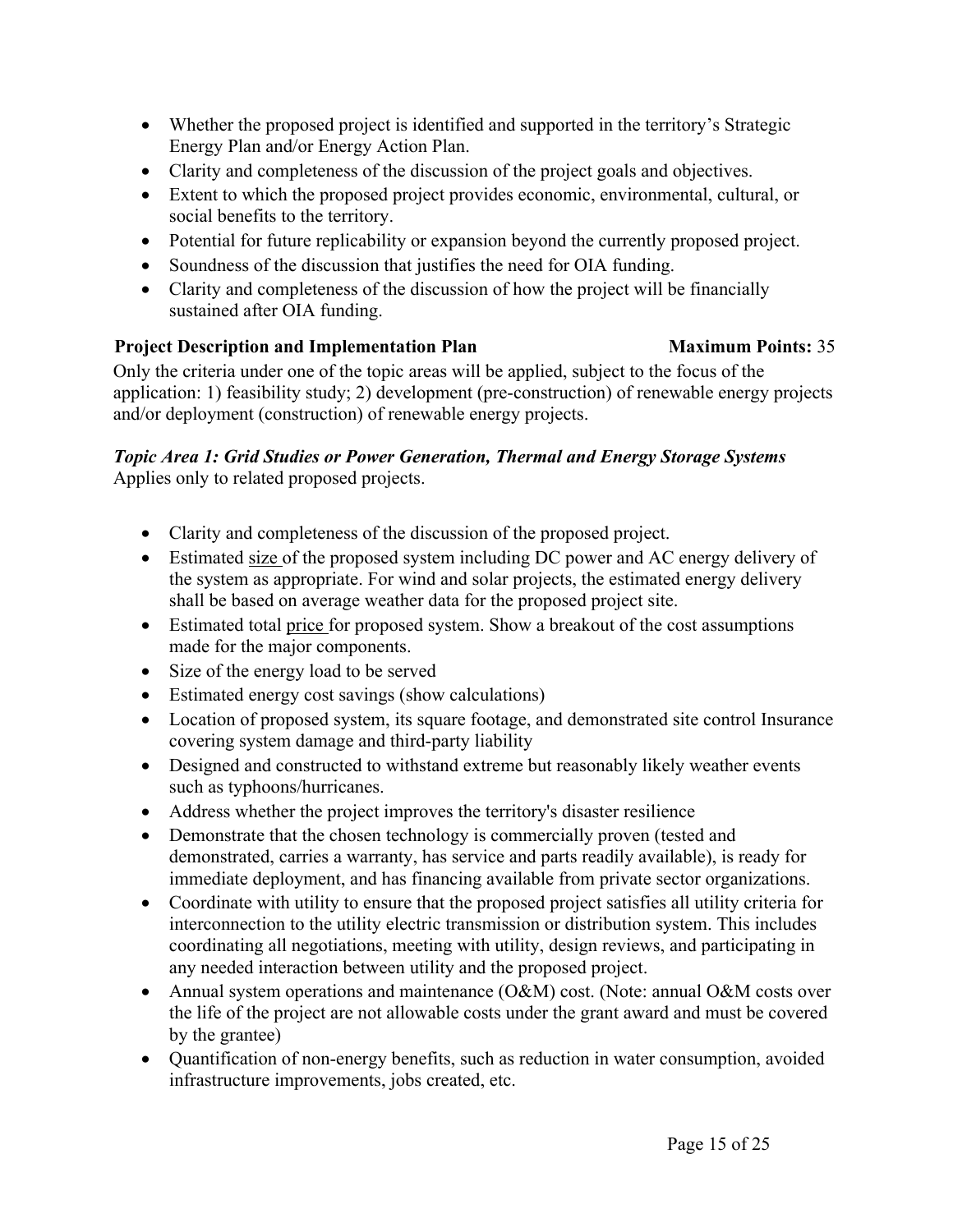A description of the territory's procurement rules and regulations applicable to the proposed project

# *Topic Area 2: Energy Efficiency and Conservation*

Applies only to related proposed projects:

- Project location(s) and total price of project(s) with a breakout of costs and assumptions made for major system components.
- Projected annual and lifetime energy savings (for both electrical and thermal energy as appropriate) as demonstrated by proposed energy consumption of the project as compared to an energy baseline taken from energy bill data. Anticipated annual energy savings must be at least 15% for the project to be considered. Supporting calculations should be provided.
- Description of project scope including, for buildings: the number of buildings, square footage, and systems (HVAC, lighting, mechanical, building envelope, plug loads, water heating, etc.).
- Energy conservation measures with a favorable payback period identified through an energy audit. Identify the level of audit already performed or to be performed: ASHRAE Level 1: walkthrough assessment, Level 2: energy survey and analysis, or Level 3: detailed analysis/modeling.
- Replacement of high energy consuming equipment/devices/processes/controls that are inefficient in their use (e.g. under or oversized, in the wrong application), are outdated/obsolete, or in poor operating condition with highly efficient (e.g. Energy Star certified) equipment/devices/processes/controls that are commercially available, able to be installed within 24 months, with proven success in similar applications, warrantied, with readily available service and parts, and available training/support to ensure successful operation & maintenance.
- Quantification of impacts on the electricity grid, such as the extent of peak load reduction or system congestion relief.
- An adequate level of energy metering/sub-metering to measure and verify ongoing project performance and energy savings.
- A proposed commissioning, operation and maintenance plan, which describes the commissioning process, sequence of operations, equipment run times and schedules, energy metering, proposed set points, and other requirements to ensure energy efficient operations.

# **Environmental Considerations Maximum Points:** 10

Applies to all applications.

- Clarity and completeness of the discussion of the environmental benefits and impacts of the proposed project.
- Clarity of the discussion of environmental analyses conducted and quality of the environmental analyses provided.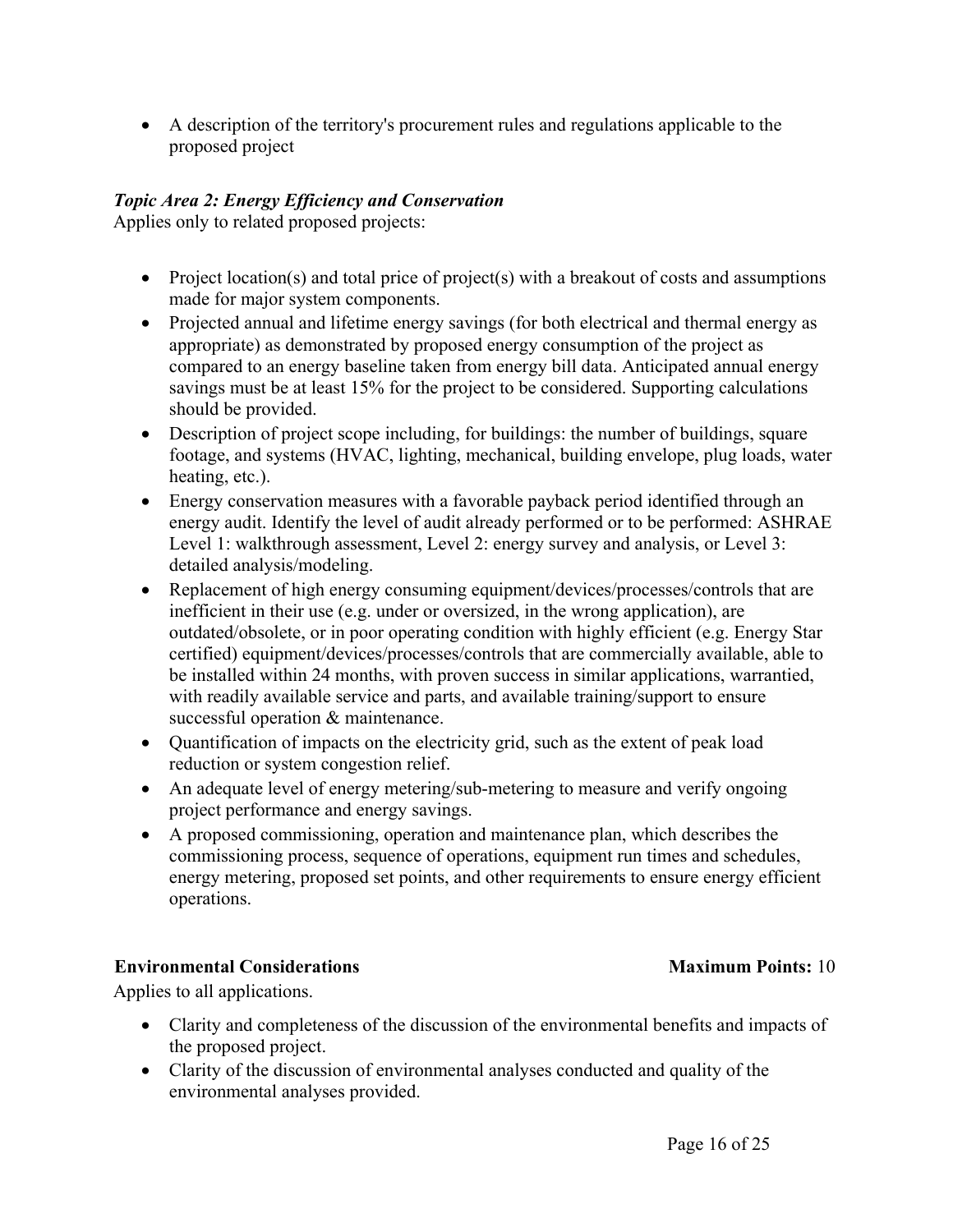- Quality of the description of land and for deployment projects only evidence of a commitment of the use of that land.
- Thoroughness of the discussion of Federal, State, or local permitting, National Environmental Policy Act (NEPA), National Historic Preservation Act (NHPA), or other approvals as required for the proposed project.
- Likelihood of obtaining the required permits, approvals, and NEPA decisions in a timely manner.
- For applications proposing under Topic Area 3 (Deployment of Renewable Energy Power Projects), the soundness of the plan to dispose of any sanitary or hazardous waste (e.g., construction and demolition debris, old light bulbs, lead ballasts, piping, roofing material, discarded equipment, debris, and asbestos) generated as a result of the proposed project.

# **Roles, Responsibilities, Resources, and Capabilities Maximum Points:** 10

Applies to all applications.

- Soundness of the project management concept with respect to proposed tasks and organizational structure to achieve project objectives.
- Capabilities of the applicant and participants to comprehensively address all aspects of the proposed project or reasonableness of the plan to obtain qualified suppliers, subcontractors, or consultants.
- Level of commitment of the applicant and each participating organization as evidenced by level of involvement, contributions, and cost sharing (if any) identified in declarations and letters of commitment.
- Reasonableness of the business agreements between each of the parties to implement the project, if any.
- Soundness of the project co-financing and evidence of the capability of the applicant and participating organizations to meet cost sharing requirements (if any) of the proposed project.

# **Project** Activities and Schedule **Maximum** Points: 15

Applies to all applications.

- Clarity of the project objectives.
- Adequacy of the approach to implement the project.
- Clarity and completeness of the description of each activity necessary to complete the project and reasonableness of the milestones.
- Likelihood of achieving project objectives through realistic milestones and logical task structure.

# **Project Support Maximum Points:** 10

Applies to all applications.

 Level of support from stakeholders, the public, Congress, and local government, as evidenced by letters of support, historical support by Congress/the Administration, or signature on grant documents by the Governor of the insular area.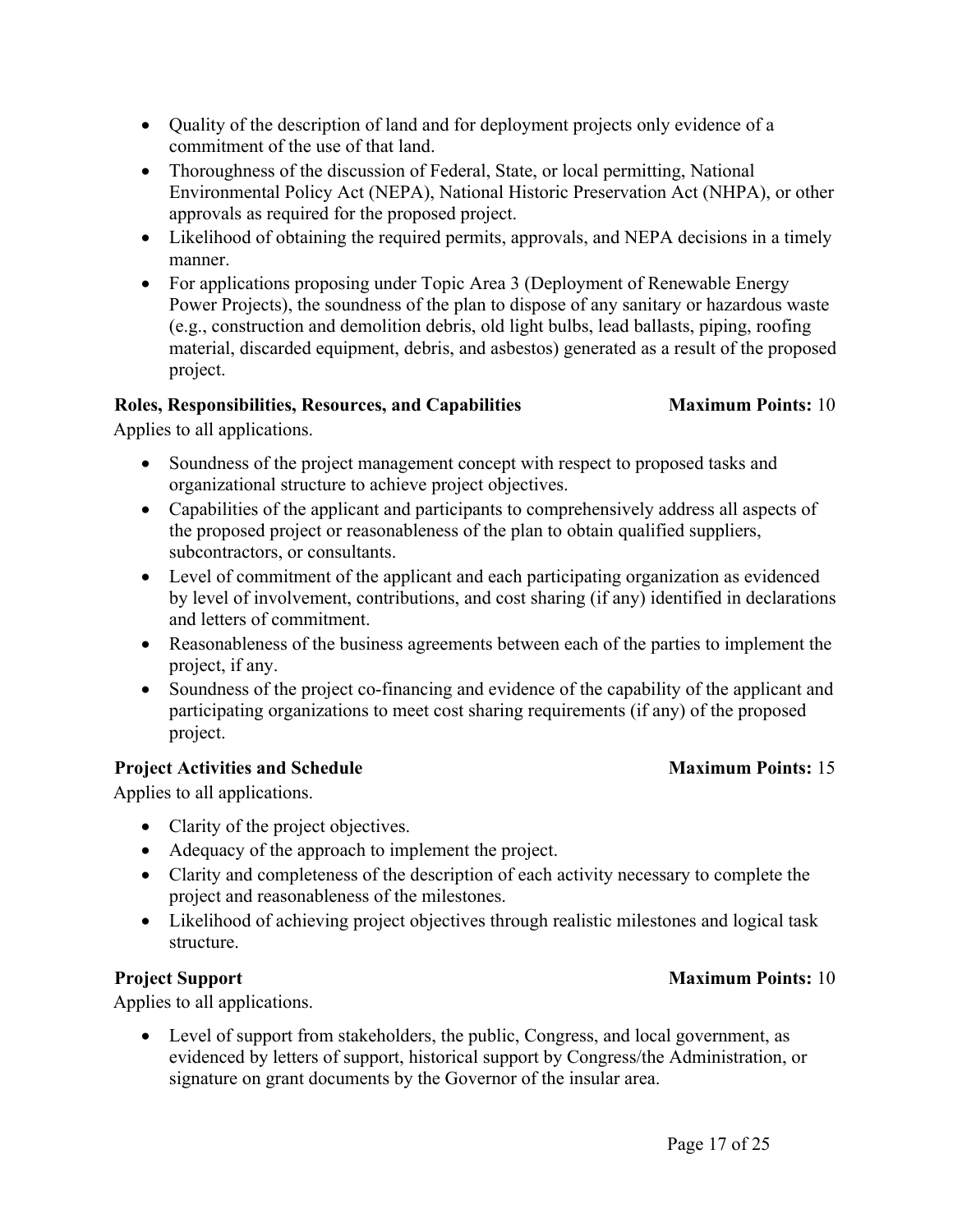# <span id="page-18-0"></span>**E2. Review and Selection Process**

Prior to award, the program will review any applicant statement regarding potential overlap or duplication between the project to be funded and any other funded or proposed project in terms of activities, funding, or time commitment of key personnel. Depending on the circumstances, the program may request modification to the application, other pending applications, or an active award, as needed to eliminate any duplication of effort, or the Bureau may choose not to fund the selected project.

The program may not make a Federal award to an applicant that has not completed the SAM.gov registration. If an applicant selected for funding has not completed their SAM.gov registration by the time the Bureau is ready to make an award, the program may determine that the applicant is not qualified to receive an award. The program can use that determination as a basis for making an award to another applicant.

Prior to award, the program will evaluate the risk posed by applicants as required in 2 CFR 200.205. Programs document applicant risk evaluations using the Bureau's "Financial Assistance Recipient Risk Assessment" form. Prior to approving awards for Federal funding in excess of the simplified acquisition threshold (currently \$250,000), the Bureau is required to review and consider any information about or from the applicant found in the Federal Awardee Performance and Integrity Information System. The Bureau will consider this information when completing the risk review. The Bureau uses the results of the risk evaluation to establish monitoring plans, recipient reporting frequency requirements, and to determine if one or more of the specific award conditions in 2 CFR 200.207 should be applied the award.

The Review Committee will review and evaluate all eligible applications. The Review Committee will provide recommendations to the Assistant Secretary for Insular and International Affairs for final project selection. The Assistant Secretary will select the successful proposals. The Assistant Secretary and/or designated official will consider the merit review, as well as the amount of funds available and geographic distribution of funding when making recommendations for award.

All applications for funding will be considered using the criteria outlined above. In order to comply with financial assistance regulations, 2 CFR 200 "Uniform Administrative Requirements, Cost Principles, and Audit Requirements for Federal Awards," past performance information will be recognized during the selection process. Scores will be provided to the applicant if requested.

### <span id="page-18-1"></span>**E3. CFR – Regulatory Information**

See the Office of Insular Affairs's Award Terms and Conditions for the general administrative and national policy requirements applicable to Service awards. OIA will communicate any other program- or project-specific special terms and conditions to recipients in their notices of award.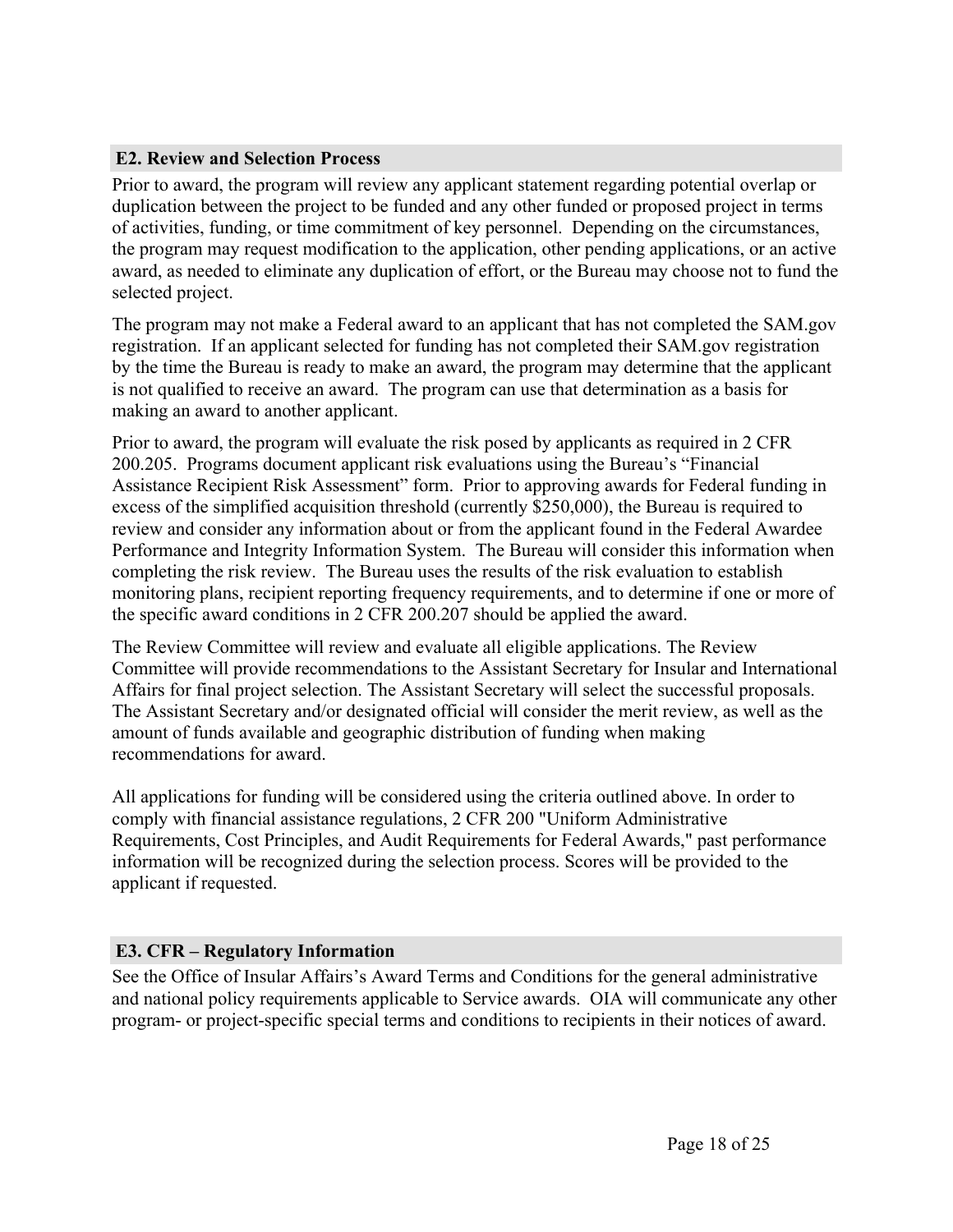<span id="page-19-0"></span>September 2022

# <span id="page-19-1"></span>**F. Federal Award Administration Information**

### <span id="page-19-2"></span>**F1. Federal Award Notices**

Projects will be funded, subject to availability of funds, by issuance of a grant agreement. After an applicant's proposal is selected for award, the applicant will receive a letter from the Office of Insular Affairs. This letter will detail the next steps in the awarding process. Awards are expected to be issued in September 2022.

### **A. Award Instrument Information**

- Projects will be funded, subject to availability of funds, by issuance of a grant agreement.
- Agreements will include a cover letter signed by an Office of Insular Affairs Official and a grant award document issued by the grant manager.
- The recipient shall obtain prior approval for any budget or program revisions.

### **B. Term of the Agreement**

- Agreement terms are typically from 18 months to 3 years.
- Prior to the expiration of the grant agreement, modifications may be proposed by either party and will become effective upon written approval.

### **C. Funding Restrictions**

- All funding is contingent upon the availability and appropriation of funds by the United States Congress.
- Costs must be allowable in accordance with the applicable Federal cost principles referenced in 2 CFR 200, Subpart  $E - Cost$  Principles.

### **D. Submission from Successful Applicants**

 If selected for possible award, the Office of Insular Affairs reserves the right the request additional or clarifying information for any reason deemed necessary.

### **E. Award Notices**

- After an applicant's proposal is selected for award, the applicant will receive a letter from the Office of Insular Affairs. This letter will detail the next steps in the awarding process.
- The Office of Insular Affairs anticipates that the grant recipients and projects will be chosen during the summer of 2022, once full year appropriations are received by the Office of Insular Affairs.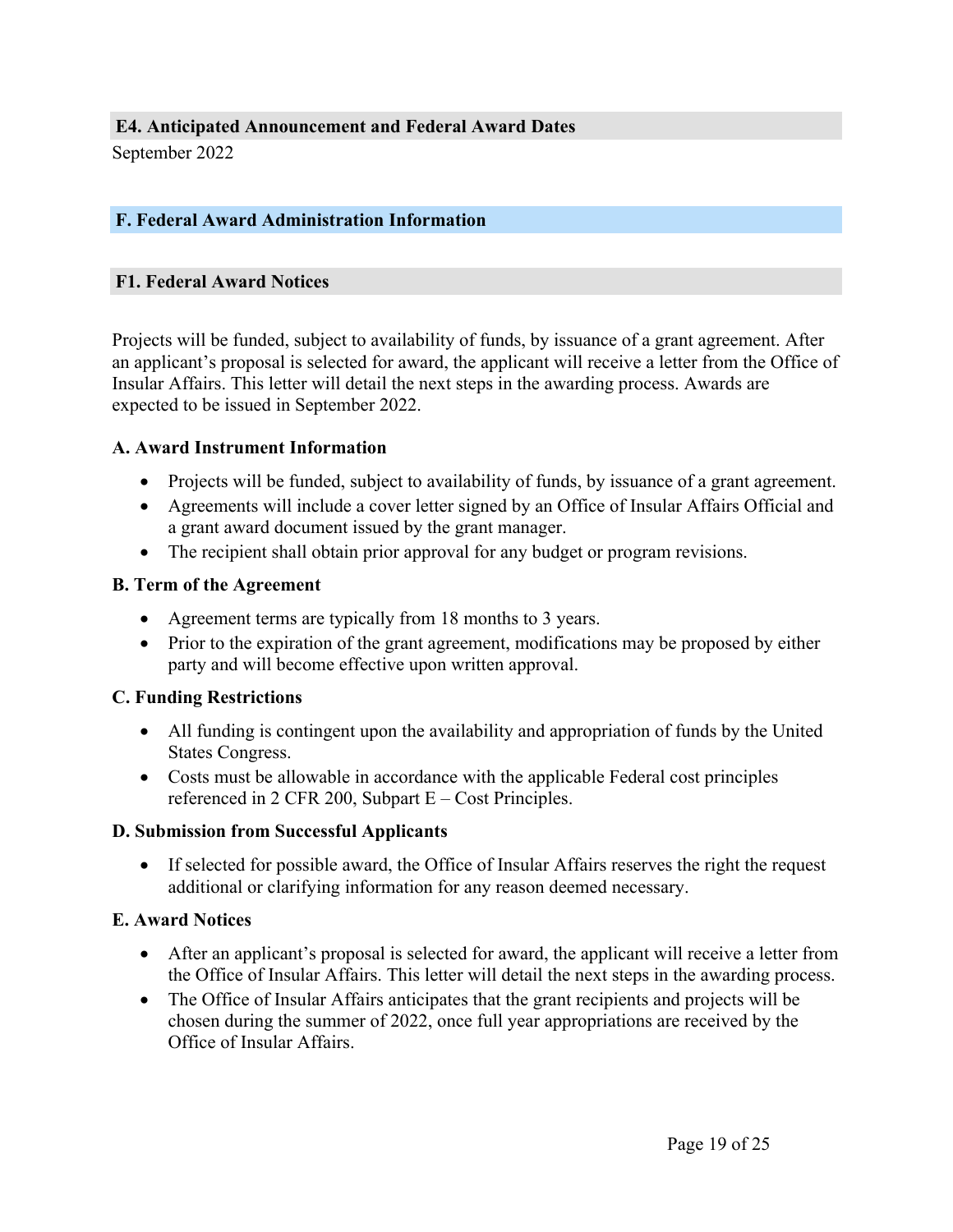### <span id="page-20-0"></span>**F2. Administrative and National Policy Requirements**

Code of Federal Regulations – By accepting financial assistance, your organization agrees to abide by the applicable Federal regulations in the expenditure of Federal funds and performance under this program: 2 CFR Part 200 – Uniform Administrative Requirements, Cost Principles, and Audit Requirements for Federal Awards

See the "DOI Standard Terms and [Conditions"](https://www.doi.gov/grants/doi-standard-terms-and-conditions) for the administrative and national policy requirements applicable to DOI awards.

### **Data Availability**

Per theFinancial Assistance Interior Regulation (FAIR), 2 CFR [§1402.315](https://www.ecfr.gov/current/title-2/subtitle-A/chapter-II/part-200/subpart-D/subject-group-ECFR8feb98c2e3e5ad2/section-200.315):

(a) All data, methodology, factual inputs, models, analyses, technical information, reports, conclusions, valuation products or other scientific assessments in any medium or form, including textual, numerical, graphic, cartographic, narrative, or audiovisual, resulting from a financial assistance agreement is available for use by the Department of the Interior, including being available in a manner that is sufficient for independent verification.

(b) The Federal Government has the right to:

(1) Obtain, reproduce, publish, or otherwise use the data, methodology, factual inputs, models, analyses, technical information, reports, conclusions, or other scientific assessments, produced under a Federal award; and

(2) Authorize others to receive, reproduce, publish, or otherwise use such data, methodology, factual inputs, models, analyses, technical information, reports, conclusions, or other scientific assessments, for Federal purposes, including to allow for meaningful third-party evaluation.

### <span id="page-20-1"></span>**F3. Reporting**

### **Financial Reports**

All recipients must use the SF-425, Federal [Financial](https://www.grants.gov/web/grants/forms/post-award-reporting-forms.html) Report form for financial reporting. At a minimum, all recipients must submit a **final** financial report. Final reports are due no later than 120 calendar days after the award period of performance end date or termination date. For awards with periods of performance longer than 12 months, recipients are required to submit **interim** financial reports on the frequency established in the Notice of Award. The only exception to the interim financial reporting requirement is if the recipient is required to use the SF 270/271 to request payment and requests payment at least once annually through the entire award period of performance. We will describe all financial reporting requirements in the Notice of Award.

The standard grant reporting requirements are listed below:

- An SF-425 Federal Financial Report will be due semi-annually for the periods beginning January 1 and ending June 30 and beginning July 1 and ending December 31.
- Reports are due within 30 days of the end of the period (i.e. January 31 and July 31). Final reports are due 120 days after the expiration or termination of the award.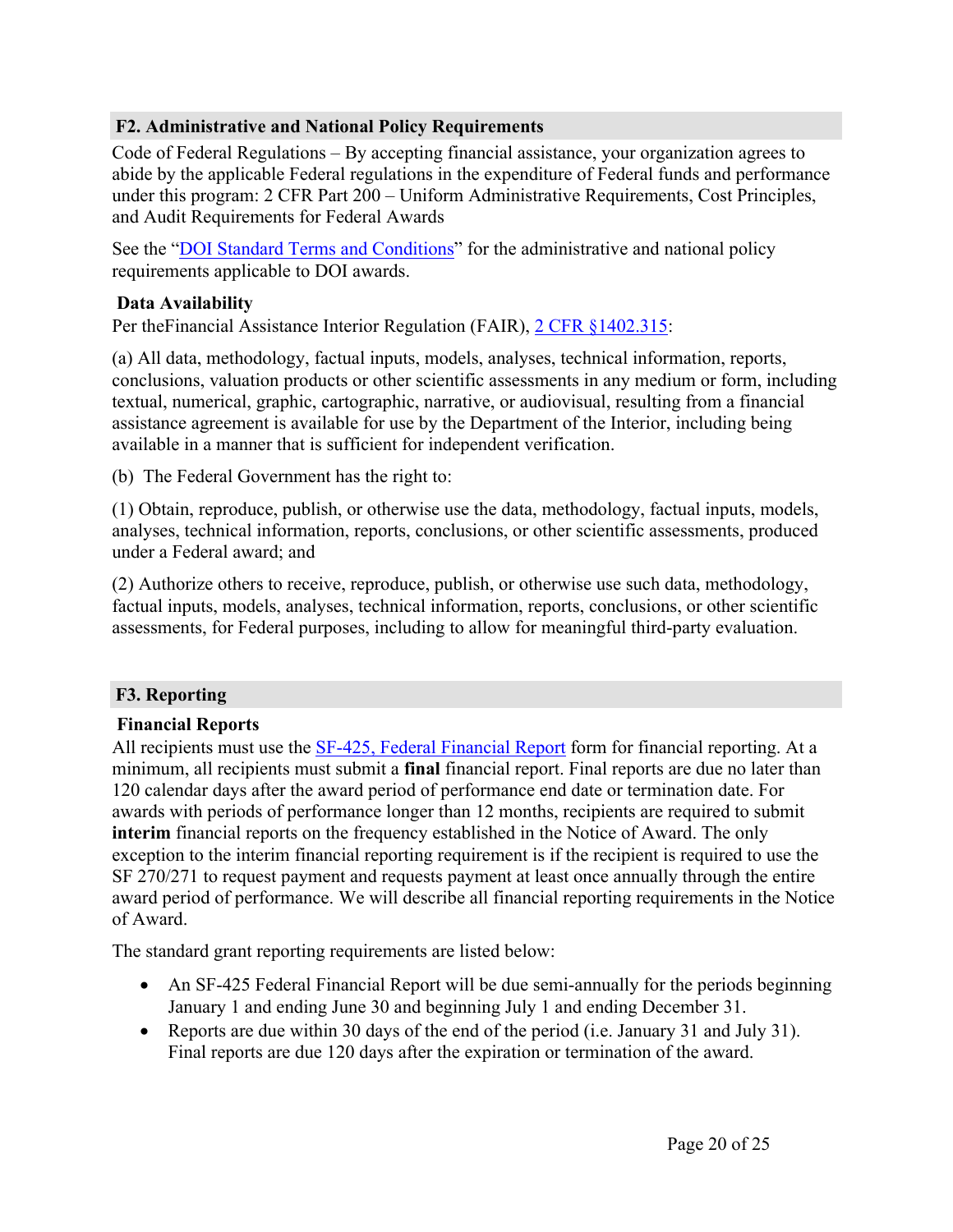These standard reporting requirements will apply to all awards unless otherwise indicated in the Terms and Conditions section of the award. Additional requirements are assigned on a case-bycase basis and may also be found in the Terms and Conditions section of the award.

# **Performance Reports**

Performance reports must contain a comparison of actual accomplishments with the established goals and objectives of the award; a description of reasons why established goals were not met, if appropriate; and any other pertinent information relevant to the project results. Final reports are due no later than 120 calendar days after the award period of performance end date or termination date. For awards with periods of performance longer than 12 months, recipients are required to submit **interim** financial reports on the frequency established in the Notice of Award.

The standard grant reporting requirements are listed below:

- **If applicable to the project, reports should reflect all impacts upon fuel/electricity bills and pricing, even if no impacts have occurred within the relevant reporting period.**
- A narrative project status report will be due semi-annually for the periods beginning January 1 and ending June 30 and beginning July 1 and ending December 31.
- Reports are due within 30 days of the end of the period (i.e. January 31 and July 31).
- Final reports are due 120 days after the expiration or termination of the award. These standard reporting requirements will apply to all awards unless otherwise indicated in the Terms and Conditions section of the award. Additional requirements are assigned on a case-by-case basis and may also be found in the Terms and Conditions section of the award.

# **Significant Development Reports**

Events may occur between the scheduled performance reporting dates which have significant impact upon the supported activity. In such cases, recipients are required to notify the Bureau in writing as soon as the recipient becomes aware of any problems, delays, or adverse conditions that will materially impair the ability to meet the objective of the Federal award. This disclosure must include a statement of any corrective action(s) taken or contemplated, and any assistance needed to resolve the situation. The recipient should also notify OIA in writing of any favorable developments that enable meeting time schedules and objectives sooner or at less cost than anticipated or producing more or different beneficial results than originally planned.

# **Real Property Reports**

Recipients and subrecipients are required to submit status reports on the status of real property acquired under the award in which the Federal government retains an interest. The required frequency of these reports will depend on the anticipated length of the Federal interest period. The Bureau will include recipient-specific real property reporting requirements, including the required data elements, reporting frequency, and report due dates, in the Notice of Award when applicable.

# **Conflict of Interest Disclosures**

Recipients must notify the program immediately in writing of any conflict of interest that arise during the life of their Federal award, including those reported to them by any subrecipient under the award. Recipients must notify the program in writing if any employees, including subrecipient and contractor personnel, are related to, married to, or have a close personal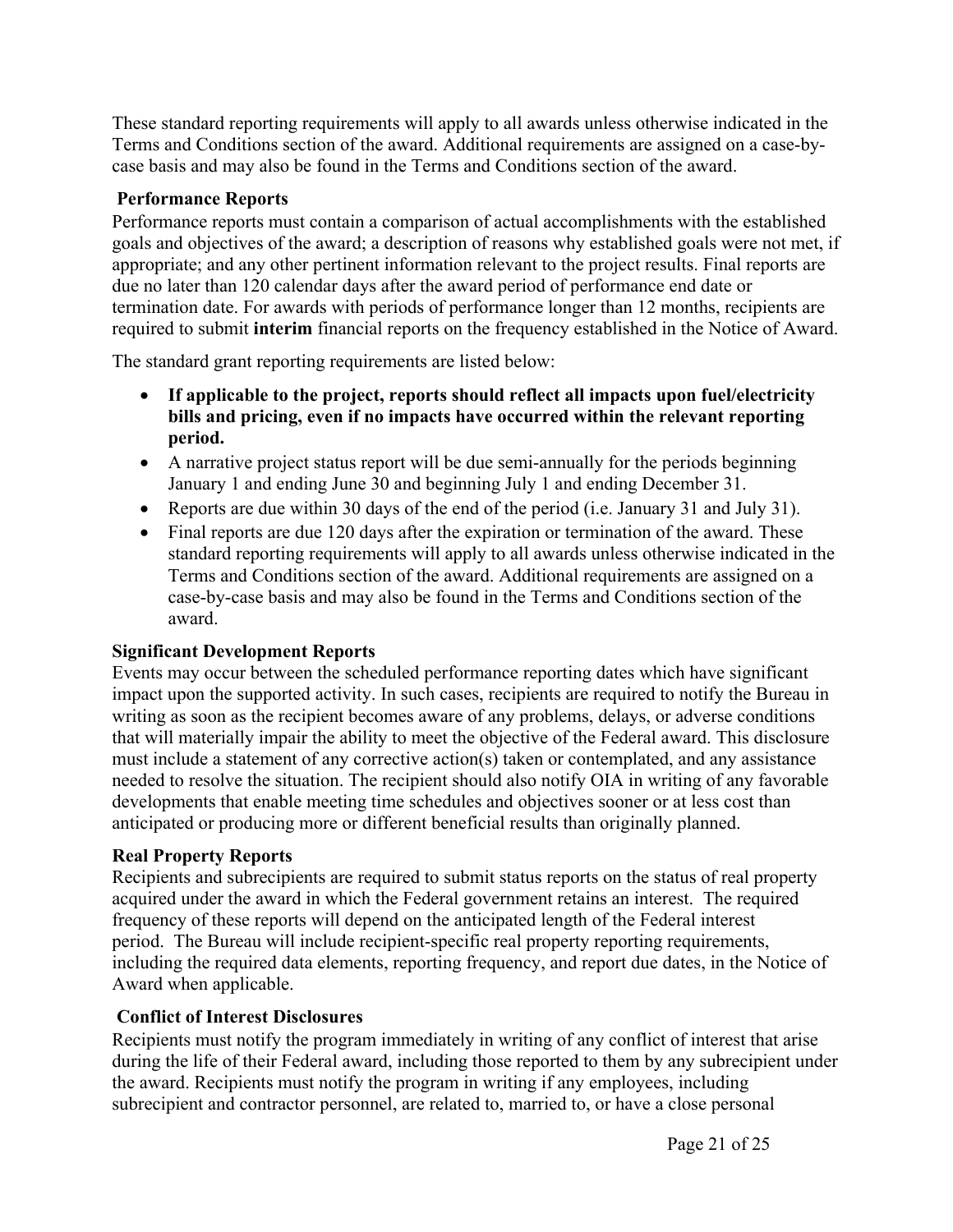relationship with any Federal employee in the Federal funding program or who otherwise may have been involved in the review and selection of the award. The term employee means any individual engaged in the performance of work pursuant to the Federal award.

Recipients may not have a former Federal employee as a key project official, or in any other substantial role related to their award, whose participation put them out of compliance with the legal authorities addressing post-Government employment restrictions. See the U.S. [Office](https://oge.gov/) of [Government](https://oge.gov/) Ethics website for more information on these restrictions. The Service will examine each conflict of interest disclosure based on its particular facts and the nature of the project and will determine if a significant potential conflict exists. If it does, the Service will work with the recipient to determine an appropriate resolution. Failure to disclose and resolve conflicts of interest in a manner that satisfies the Service may result in any of the remedies described in [2](https://www.ecfr.gov/cgi-bin/text-idx?SID=4772a9e79baa6af1caafa9c4a7782352&mc=true&node=pt2.1.200&rgn=div5#se2.1.200_1339) CFR [200.339](https://www.ecfr.gov/cgi-bin/text-idx?SID=4772a9e79baa6af1caafa9c4a7782352&mc=true&node=pt2.1.200&rgn=div5#se2.1.200_1339) Remedies for Noncompliance, including termination of the award.

### **Other Mandatory Disclosures**

The Non-Federal entity or applicant for a Federal award must disclose, in a timely manner, in writing to the Federal awarding agency or pass-through entity all violations of Federal criminal law involving fraud, bribery, or gratuity violations potentially affecting the Federal award. Non-Federal entities that receive a Federal award including the terms and conditions outlined in 2 CFR 200, Appendix XII—Award Term and Condition for Recipient Integrity and Performance Matters are required to report certain civil, criminal, or administrative proceedings to SAM. Failure to make required disclosures can result in any of the remedies described in 2 CFR 200.338 Remedies for Noncompliance, including suspension or debarment.

### **Reporting Matters Related to Recipient Integrity and Performance**

If the total value of your currently active grants, cooperative agreements, and procurement contracts from all Federal awarding agencies exceeds \$10,000,000 for any period of time during the period of performance of this Federal award, then you as the recipient during that period of time must maintain the currency of information reported to the System for Award Management (SAM) that is made available in the designated integrity and performance system (currently the Federal Awardee Performance and Integrity Information System (FAPIIS)) about civil, criminal, or administrative proceedings in accordance with Appendix XII to 2 CFR 200.

### <span id="page-22-0"></span>**G. Federal Awarding Agency Contact(s)**

### <span id="page-22-1"></span>**G1. Program Technical Contact**

For **programmatic technical assistance**, contact:

First and Last Name: Krystina Alfano Address: 1849 C Street NW, Mail Stop 3117, Washington, D.C. 20240 Telephone: 202-219-8536 Email: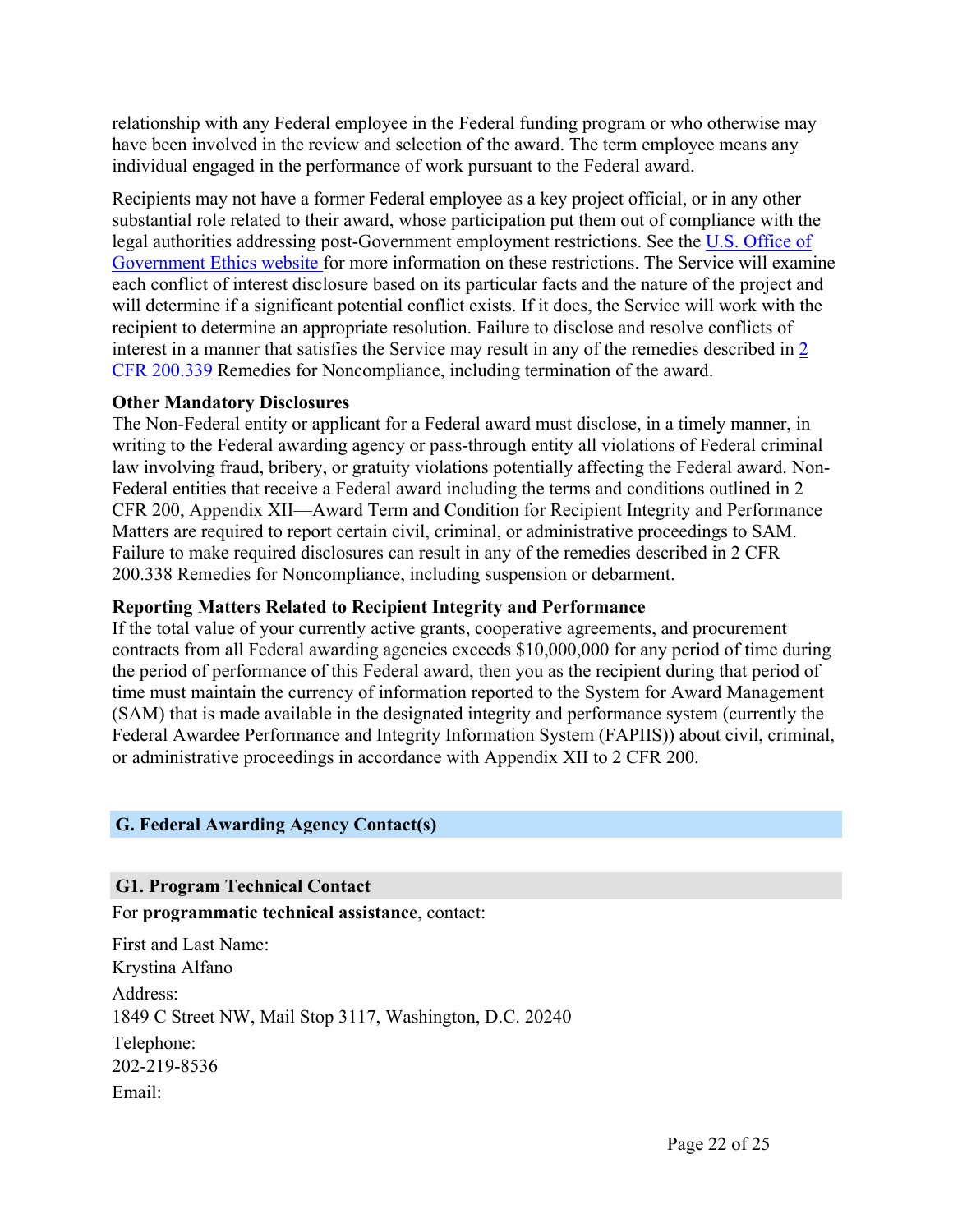krystina\_alfano@ios.doi.gov

# <span id="page-23-0"></span>**G2. Program Administration Contact**

For **program administration assistance**, contact:

First and Last Name: Krystina Alfano Address: 1849 C Street NW, Mail Stop 3117, Washington, D.C. 20240 Telephone: 202-219-8536 Email: krystina\_alfano@ios.doi.gov For **Grants.gov technical registration and submission, downloading forms and application packages**, contact:

**For Grants.gov technical registration and submission, downloading forms and application packages, contact:** Grants.gov Customer Support 1-800-518-4726 [Support@grants.gov](mailto:Support@grants.gov)

### **For GrantSolutions technical registration, submission, and other assistance contact:**

GrantSolutions Customer Support 1-866-577-0771 [Help@grantsolutions.gov](mailto:Help@grantsolutions.gov)

### <span id="page-23-1"></span>**H. Other Information**

### **H1. Payments**

Domestic recipients are required to register in and receive payment through the U.S. Treasury's Automated Standard Application for Payments (ASAP), unless approved for a waiver by OIA. Foreign recipients receiving funds to a final destination bank outside the U.S. are required to receive payment through the U.S. Treasury's International Treasury Services (ITS) System. Foreign recipients receiving funds to a final destination bank in the U.S. are required to enter and maintain current banking details in their SAM.gov entity profile and receive payment through the Automated Clearing House network by electronic funds transfer (EFT). The Bureau will include recipient-specific instructions on how to request payment, including identification of any additional information required and where to submit payment requests, as applicable, in all Notices of Award.

### **H2. Audits**

In accordance with the provisions of 2 CFR 200, Subpart F - Audit Requirements, non-Federal entities that expend financial assistance of \$750,000 or more in Federal awards will have a single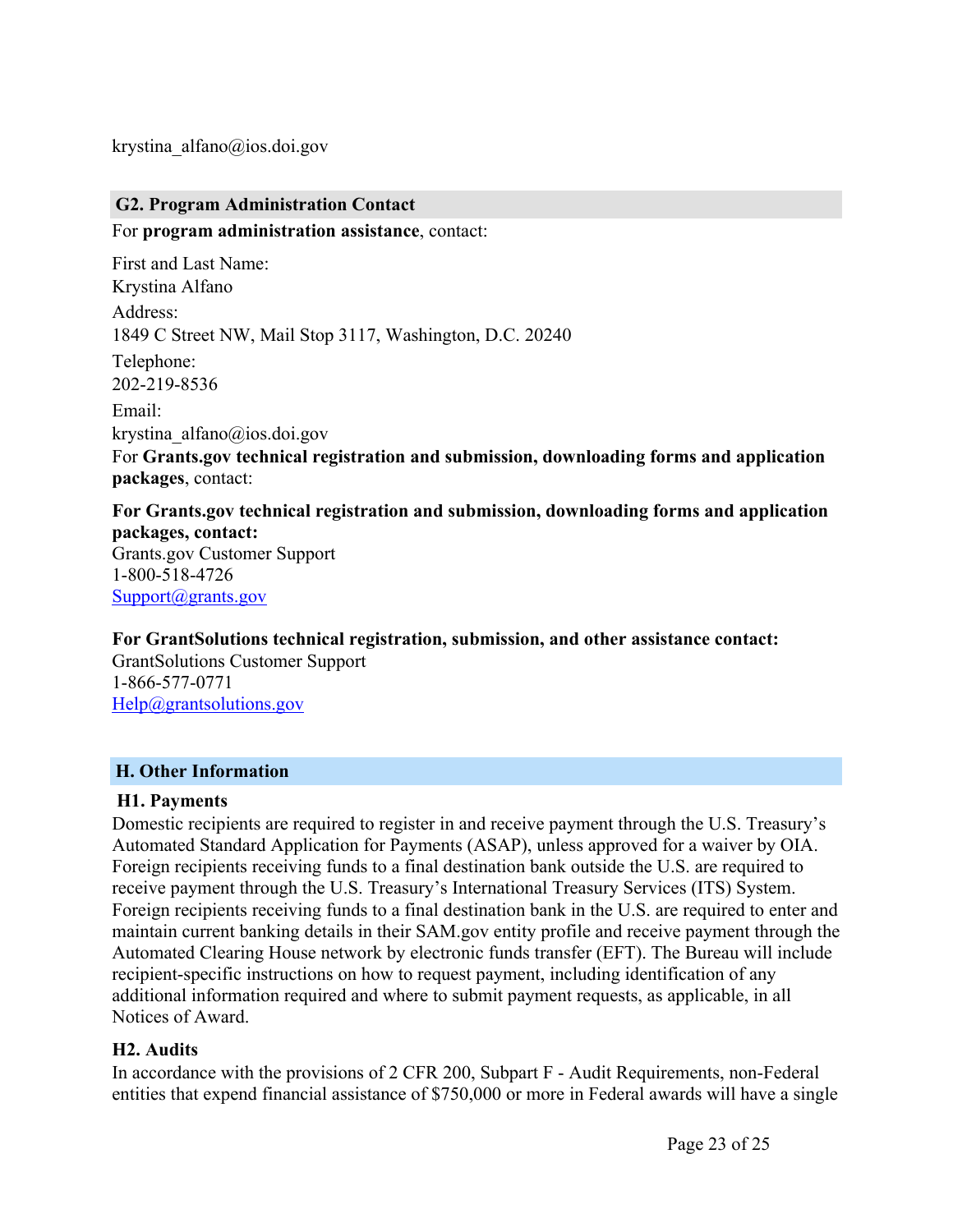or a program-specific audit conducted for that year. Non-Federal entities that expend less than \$750,000 a year in Federal awards are exempt from Federal audit requirements for that year, except as noted in 2 CFR 200.503. In addition, grantees are subject to site visits and audits by the Department of Interior (DOI) and other Federal officials.

# **H3. Marketing and Branding**

A graphic of the U.S. flag, accompanied by the following language, "Funding provided by the U.S. Department of the Interior, Office of Insular Affairs", should be displayed on all signage that is intended to identify the project and funders, as appropriate. The graphic and language should be included for all programs, projects, assistance, activities, and public communications, including news articles, partially or fully funded by the Office of Insular Affairs. The U.S. flag may replace or be used in conjunction with the Department of the Interior, Office of Insular Affairs seal. If the seal is displayed, it must remain intact and unchanged, and may only be displayed using either the standard color scheme or a single color that complements the background where it appears. The U.S. flag and language should be publicly displayed on the final product. The OIA grant manager should be contacted for an electronic version of the U.S. flag and Office of Insular Affairs seal if needed.

# **H4. Modification or Changes to the Announcement**

Notices of any modifications to this announcement will be posted on Grants.gov. When you download the application materials at Grants.gov, you can also register to receive notifications by email of any changes or modifications to this announcement.

# **H5 . Government Right to Reject or Negotiate**

The Office of Insular Affairs reserves the right, without qualification, to reject any or all applications received in response to this announcement and to select any application, in whole or in part, as a basis for negotiation and/or award.

# **H6. Notice of Right to Conduct a Review of Financial Capability**

The Office of Insular Affairs reserves the right to conduct an independent third party review of financial capability for applicants that are selected for negotiation of award.

# **H7. Notice of Potential Disclosure under Freedom of Information Act**

Applicants should be advised that identifying information regarding all applicants, including applicant names and/or points of contact, may be subject to public disclosure under the Freedom of Information Act, whether or not such applicants are selected for negotiation of award.

# **H8. Personally Identifiable Information**

In responding to this Announcement, applicants must ensure that Protected Personally Identifiable Information (PII) is not included in the Application Package. These documents will be used by the Technical Assistance Grant Program Review Panel in the review process to evaluate each application. PII is defined by the Office of Management and Budget (OMB) as:

Any information about an individual maintained by an agency, including but not limited to, education, financial transactions, medical history, and criminal or employment history and information that can be used to distinguish or trace an individual's identity, such as their name, social security number, date and place of birth, mother's maiden name, biometric records, etc., including any other personal information that is linked or linkable to an individual. This definition of PII can be further defined as: (1) Public PII and (2) Protected PII.